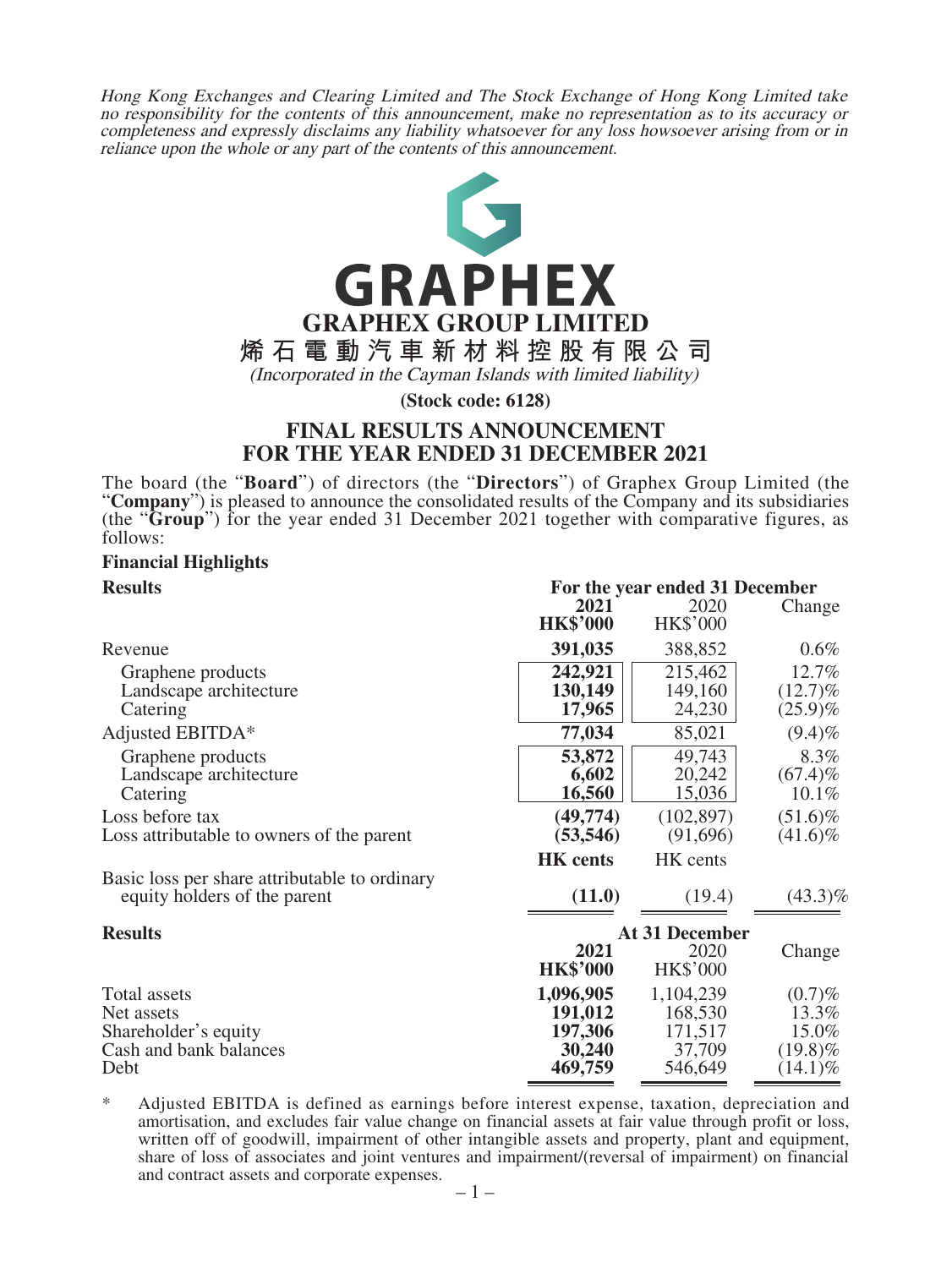### **Consolidated Statement of Profit or Loss**

Year ended 31 December 2021

|                                                   |              | 2021                                                       | 2020            |
|---------------------------------------------------|--------------|------------------------------------------------------------|-----------------|
|                                                   | <b>Notes</b> | <b>HK\$'000</b>                                            | <b>HK\$'000</b> |
| <b>REVENUE</b>                                    | 5            | 391,035                                                    | 388,852         |
| Cost of sales                                     | 6            | (242, 690)                                                 | (231, 834)      |
| <b>GROSS PROFIT</b>                               |              | 148,345                                                    | 157,018         |
| Other income and gains                            | 5            | 21,043                                                     | 12,335          |
| Gain on extension of promissory note              |              | 51,435                                                     |                 |
| Selling and marketing expenses                    |              | (10, 159)                                                  | (13,823)        |
| Administrative expenses                           |              | (187, 304)                                                 | (156, 869)      |
| Impairment on financial and                       |              |                                                            |                 |
| contract assets, net                              | 6            | (11, 342)                                                  | (22, 975)       |
| Impairment of property, plant and equipment       | 6            | (1,726)                                                    | (2,125)         |
| Written off of goodwill                           | 6            |                                                            | (3,112)         |
| Impairment of other intangible assets             | 6            |                                                            | (20,047)        |
| Fair value loss on financial assets at fair value |              |                                                            |                 |
| through profit or loss                            | 6            |                                                            | (1,201)         |
| Finance costs                                     | 7            | (59,710)                                                   | (51, 565)       |
| Share of loss of:                                 | 6            |                                                            |                 |
| Joint ventures                                    |              |                                                            | (114)           |
| Associates                                        |              | (356)                                                      | (419)           |
| <b>LOSS BEFORE TAX</b>                            | 6            | (49,774)                                                   | (102, 897)      |
| Income tax (expense)/credit                       | 8            | (1,253)                                                    | 6,905           |
| <b>LOSS FOR THE YEAR</b>                          |              | (51, 027)                                                  | (95, 992)       |
| Attributable to:                                  |              |                                                            |                 |
| Owners of the parent                              |              | (53, 546)                                                  | (91,696)        |
| Non-controlling interests                         |              | 2,519                                                      | (4,296)         |
|                                                   |              | (51, 027)                                                  | (95,992)        |
| <b>LOSS PER SHARE ATTRIBUTABLE TO</b>             |              |                                                            |                 |
| <b>ORDINARY EQUITY HOLDERS</b>                    |              |                                                            |                 |
| OF THE PARENT                                     | 10           |                                                            |                 |
| <b>Basic</b>                                      |              |                                                            |                 |
| - For loss for the year                           |              | <b>HK</b> $(11.0 \text{ cents})$ HK $(19.4 \text{ cents})$ |                 |
| Diluted                                           |              |                                                            |                 |
| - For loss for the year                           |              | <b>HK</b> $(11.0 \text{ cents})$ HK $(19.4 \text{ cents})$ |                 |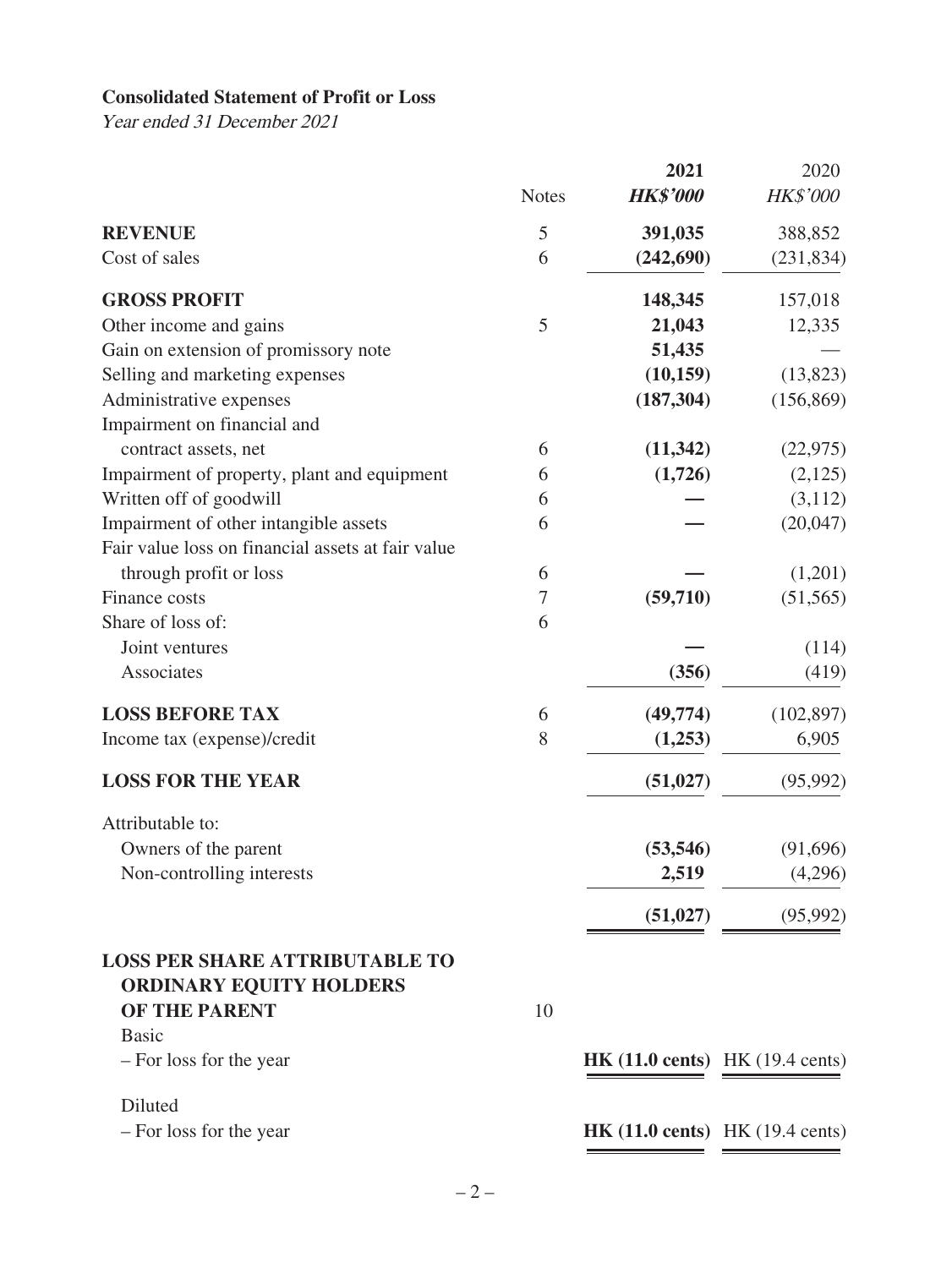# **Consolidated Statement of Comprehensive Income**

Year ended 31 December 2021

|                                                                                                                                                                                               | 2021<br><b>HK\$'000</b> | 2020<br><b>HK\$'000</b> |
|-----------------------------------------------------------------------------------------------------------------------------------------------------------------------------------------------|-------------------------|-------------------------|
| <b>LOSS FOR THE YEAR</b>                                                                                                                                                                      | (51, 027)               | (95, 992)               |
| <b>OTHER COMPREHENSIVE INCOME</b>                                                                                                                                                             |                         |                         |
| Other comprehensive income that may be reclassified to<br>profit or loss in subsequent periods:                                                                                               |                         |                         |
| Exchange differences:                                                                                                                                                                         |                         |                         |
| Exchange differences on translation of foreign operations<br>Release of exchange fluctuation reserve upon disposal                                                                            | 20,819                  | 42,427                  |
| of subsidiaries                                                                                                                                                                               |                         | (70)                    |
|                                                                                                                                                                                               | 20,819                  | 42,357                  |
| Other comprehensive income that will not to be reclassified<br>to profit or loss in subsequent periods:<br>Equity investments designated at fair value through<br>other comprehensive income: |                         |                         |
| Changes in fair value                                                                                                                                                                         | 40                      | 365                     |
| Income tax effect                                                                                                                                                                             | (5)                     | (29)                    |
|                                                                                                                                                                                               | 35                      | 336                     |
| OTHER COMPREHENSIVE INCOME FOR THE YEAR,                                                                                                                                                      |                         |                         |
| <b>NET OF TAX</b>                                                                                                                                                                             | 20,854                  | 42,693                  |
| <b>TOTAL COMPREHENSIVE LOSS FOR THE YEAR</b>                                                                                                                                                  | (30, 173)               | (53,299)                |
| Attributable to:                                                                                                                                                                              |                         |                         |
| Owners of the parent                                                                                                                                                                          | (33,088)                | (49, 174)               |
| Non-controlling interests                                                                                                                                                                     | 2,915                   | (4,125)                 |
|                                                                                                                                                                                               | (30, 173)               | (53,299)                |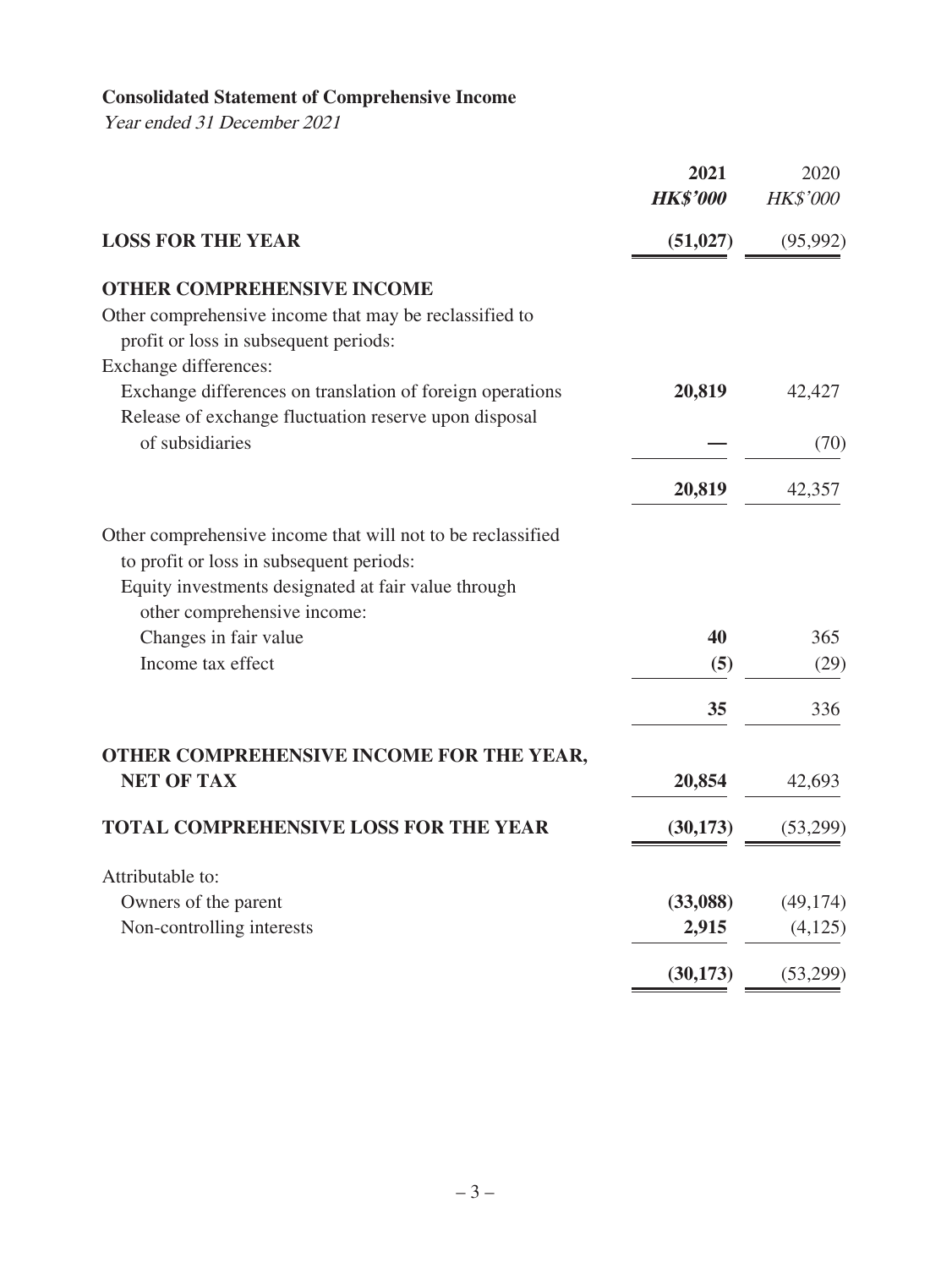### **Consolidated Statement of Financial Position**

31 December 2021

|                                                       |              | 2021            | 2020            |
|-------------------------------------------------------|--------------|-----------------|-----------------|
|                                                       | <b>Notes</b> | <b>HK\$'000</b> | <b>HK\$'000</b> |
| <b>NON-CURRENT ASSETS</b>                             |              |                 |                 |
| Property, plant and equipment                         |              | 74,592          | 92,507          |
| Goodwill                                              |              | 101,939         | 101,939         |
| Other intangible assets                               |              | 608,606         | 639,336         |
| Investments in joint ventures                         |              |                 |                 |
| Investments in associates                             |              | 521             | 854             |
| Equity investments designated at fair value through   |              |                 |                 |
| other comprehensive income                            |              | 1,312           | 1,235           |
| Prepayments, deposits and other receivables           |              | 131             | 3,387           |
| Deferred tax assets                                   |              | 3,316           | 2,475           |
| Total non-current assets                              |              | 790,417         | 841,733         |
| <b>CURRENT ASSETS</b>                                 |              |                 |                 |
| Inventories                                           |              | 37,809          | 28,323          |
| Trade and bills receivables                           | 11           | 123,520         | 69,808          |
| Prepayments, deposits and other receivables           |              | 69,723          | 72,347          |
| Financial assets at fair value through profit or loss |              |                 |                 |
| Contract assets                                       |              | 43,870          | 47,547          |
| Tax recoverable                                       |              | 103             | 556             |
| Pledged bank deposits                                 |              | 1,223           | 6,216           |
| Cash and bank balances                                |              | 30,240          | 37,709          |
| Total current assets                                  |              | 306,488         | 262,506         |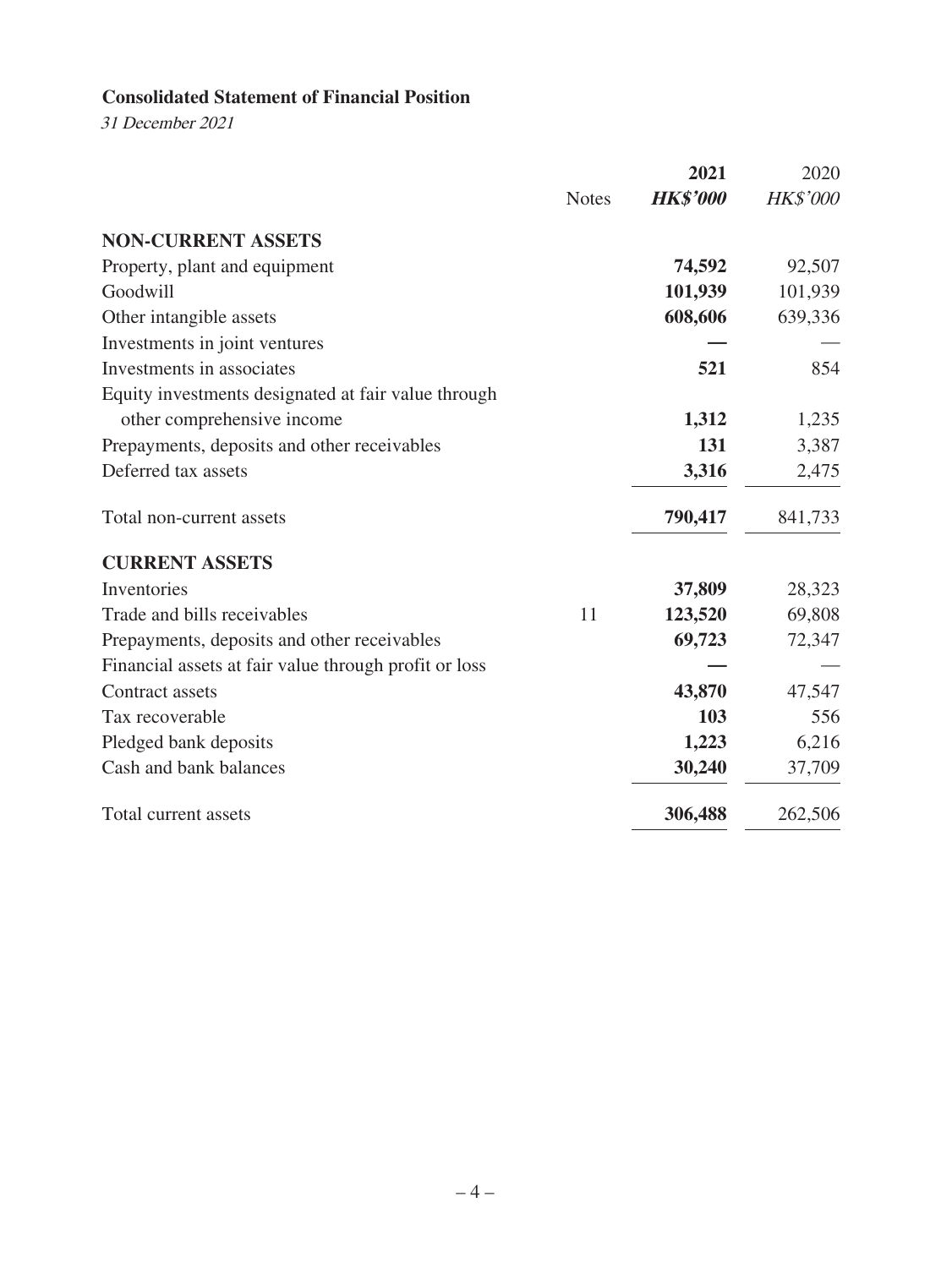|                                              |              | 2021            | 2020            |
|----------------------------------------------|--------------|-----------------|-----------------|
|                                              | <b>Notes</b> | <b>HK\$'000</b> | <b>HK\$'000</b> |
| <b>CURRENT LIABILITIES</b>                   |              |                 |                 |
| Trade payables                               | 12           | 8,875           | 16,138          |
| Other payables and accruals                  |              | 147,456         | 82,985          |
| Lease liabilities                            |              | 7,918           | 11,182          |
| Interest-bearing borrowings                  |              | 169,876         | 172,274         |
| Tax payable                                  |              | 39,740          | 34,357          |
| Dividends payable                            |              |                 | 4               |
| Total current liabilities                    |              | 373,865         | 316,940         |
| <b>NET CURRENT LIABILITIES</b>               |              | (67, 377)       | (54, 434)       |
| <b>TOTAL ASSETS LESS CURRENT LIABILITIES</b> |              | 723,040         | 787,299         |
| <b>NON-CURRENT LIABILITIES</b>               |              |                 |                 |
| Lease liabilities                            |              | 53,232          | 62,197          |
| Interest-bearing borrowings                  |              | 11,577          | 76,286          |
| Promissory note                              |              | 264,681         | 298,089         |
| Convertible notes                            |              | 23,625          |                 |
| Consideration payable                        |              | 86,500          | 86,500          |
| Deferred tax liabilities                     |              | 92,413          | 95,697          |
| Total non-current liabilities                |              | 532,028         | 618,769         |
| <b>NET ASSETS</b>                            |              | 191,012         | 168,530         |
| <b>EQUITY</b>                                |              |                 |                 |
| Equity attributable to owners of the parent  |              |                 |                 |
| Share capital                                |              | 5,091           | 4,823           |
| Treasury shares                              |              |                 | (99)            |
| Other reserves                               |              | 192,215         | 166,793         |
|                                              |              | 197,306         | 171,517         |
| <b>Non-controlling interests</b>             |              | (6,294)         | (2,987)         |
| <b>Total equity</b>                          |              | 191,012         | 168,530         |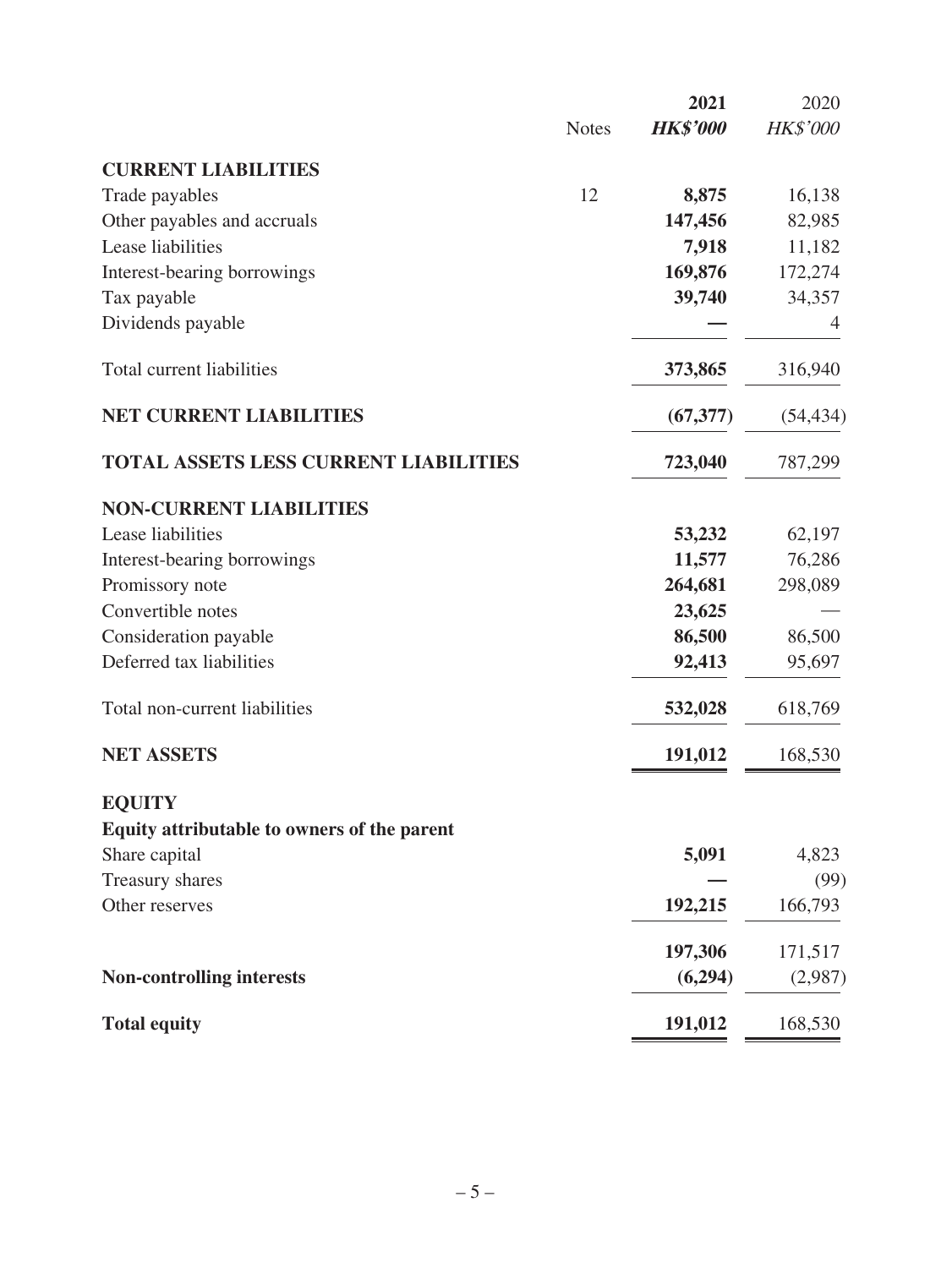#### **1. CORPORATE AND GROUP INFORMATION**

The Company was incorporated in the Cayman Islands and has its registered office at Windward 3, Regatta Office Park, PO box 1350, Grand Cayman KY1-1108, Cayman Islands. The Group's principal place of business in Hong Kong is 11/F, COFCO Tower, 262 Gloucester Road, Causeway Bay, Hong Kong.

The principal activities of the Group are manufacturing and sale of graphene products (the "Graphene business") in Mainland China, landscape architecture in Hong Kong and Mainland China, and catering business in Mainland China.

#### **2. BASIS OF PREPARATION**

These financial statements have been prepared in accordance with International Financial Reporting Standards ("IFRSs") (which include all International Financial Reporting Standards, International Accounting Standards ("IASs") and Interpretations) issued by the International Accounting Standards Board ("IASB") and the disclosure requirements of the Hong Kong Companies Ordinance. They have been prepared under the historical cost convention, except for equity investments which have been measured at fair value. These financial statements are presented in Hong Kong dollars ("HK\$") and all values are rounded to the nearest thousand except when otherwise indicated. All intra-group transactions and balances have been eliminated on consolidation.

### **3. CHANGES IN ACCOUNTING POLICIES AND DISCLOSURES**

The Group has adopted the following amendments to IFRSs for the first time for the current year's financial statements.

| Amendments to IFRS 9, IAS 39, | Interest Rate Benchmark Reform – Phase 2              |
|-------------------------------|-------------------------------------------------------|
| IFRS 7. IFRS 4 and IFRS 16    |                                                       |
| Amendment to IFRS 16          | Covid-19-Related Rent Concessions beyond 30 June 2021 |

The application of the above amendments to IFRSs in the current year had no material impact on the Group's financial position and performance for the current and prior years and/or the disclosures set out in these consolidated financial statements.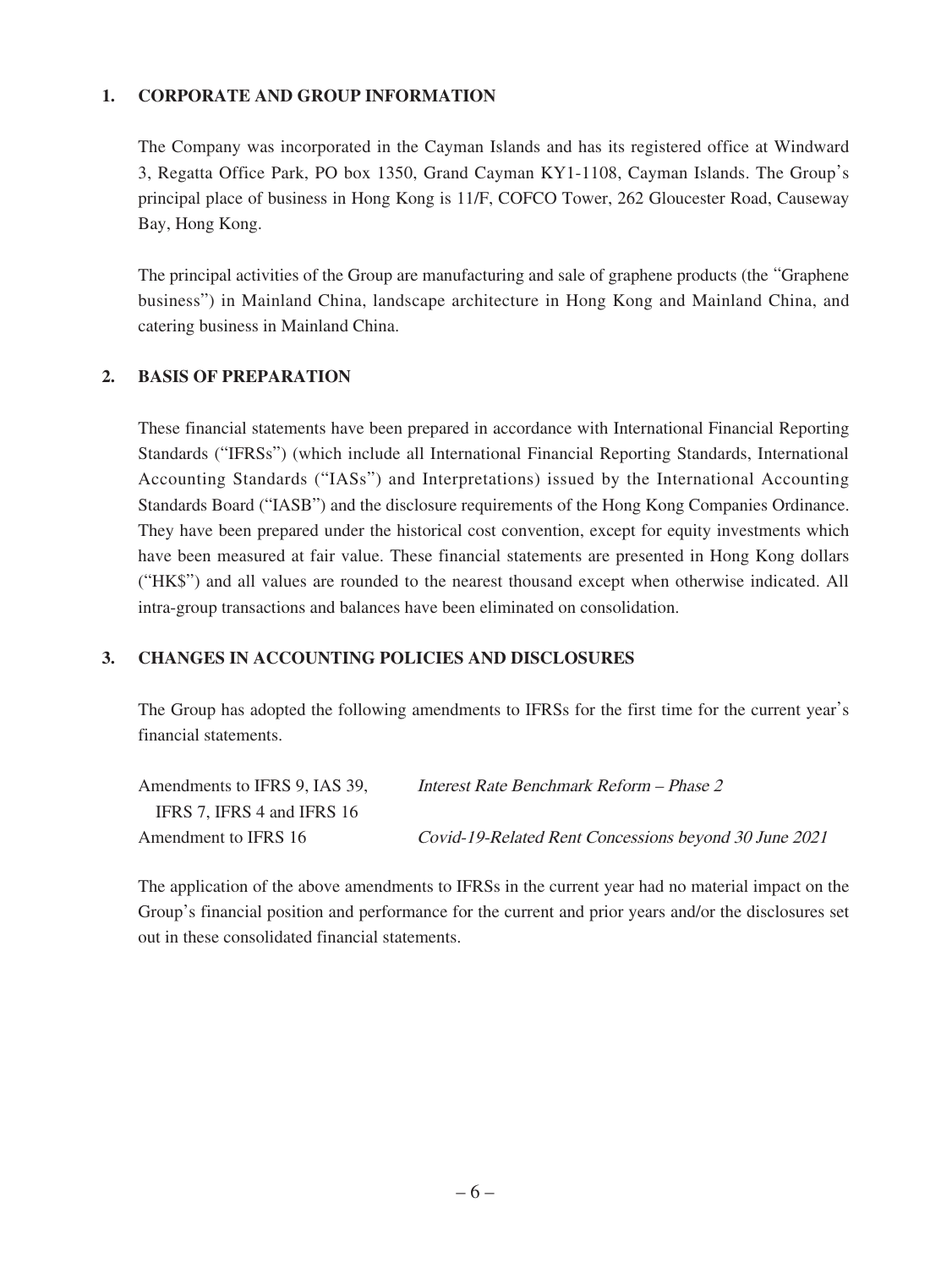#### **4. OPERATING SEGMENT INFORMATION**

For management purposes, the Group has identified the following three major reportable segments. Certain segments have been aggregated to form the following reportable segments:

- (a) Processing and sale of graphite and graphene related products ("Graphene products segment");
- (b) Providing landscape architecture services ("Landscape architecture segment"); and
- (c) The catering business focuses on the operation of restaurants ("Catering segment").

Management monitors the results of the Group's operating segments separately for the purpose of making decisions about resource allocation and performance assessment. Segment performance is evaluated based on reportable segment profit, which is a measure of adjusted profit/loss before tax. The adjusted profit/loss before tax is measured consistently with the Group's profit/loss before tax except that finance costs, as well as head office and corporate income and expenses are excluded from such measurement.

Segment assets exclude deferred tax assets, cash and bank balances and other unallocated head office and corporate assets as these assets are managed on a group basis.

Segment liabilities exclude tax payable, deferred tax liabilities, and other unallocated head office and corporate liabilities as these liabilities are managed on a group basis.

Intersegment revenue is eliminated on consolidation. Intersegment sales and transfers are transacted with reference to the service prices used for sales made to third parties at the then prevailing market prices.

The following tables present revenue, profit/loss and certain asset, liability and expenditure information for the Group's operating segments for the year.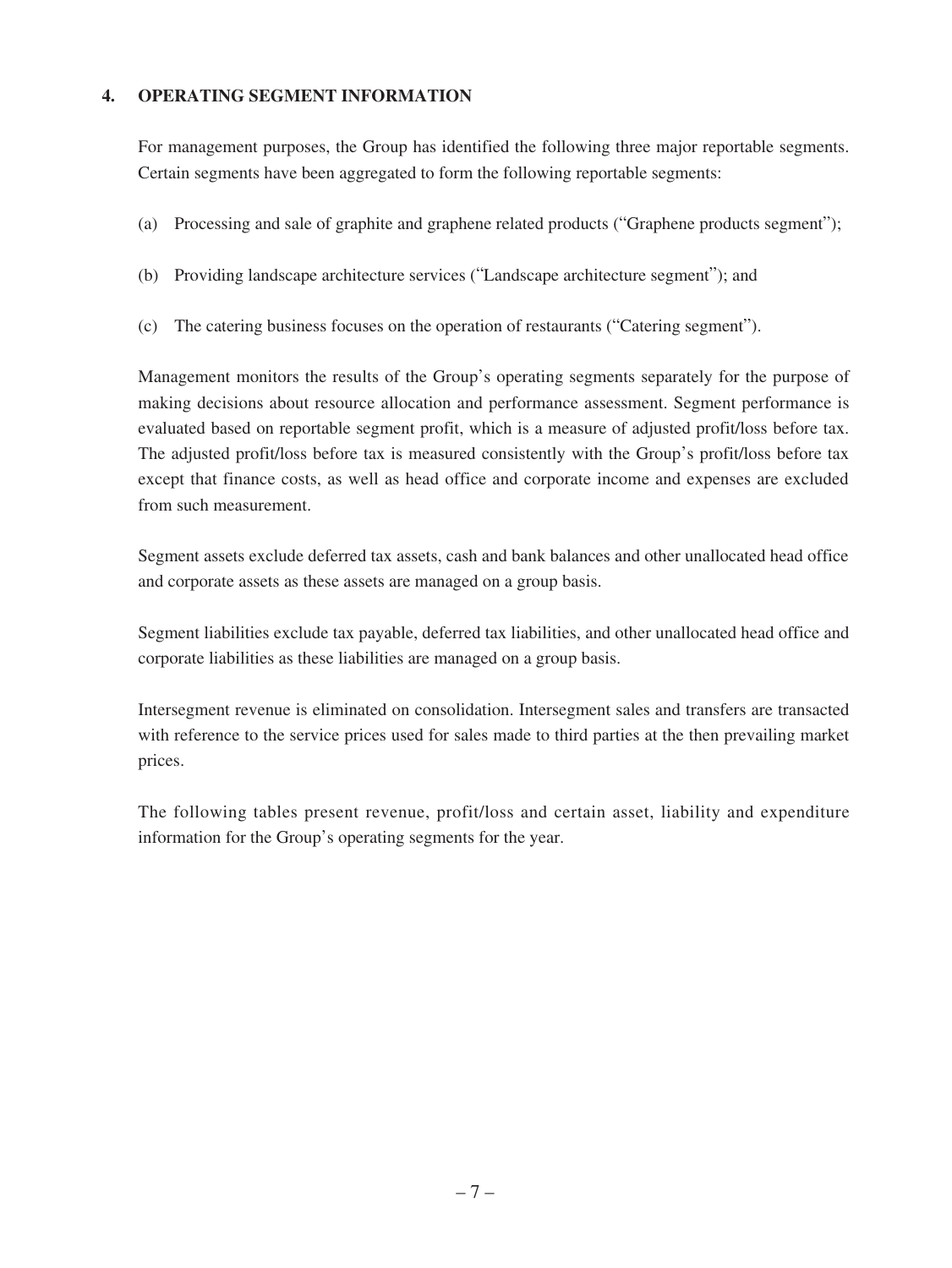#### **Year ended 31 December 2021**

|                                   | <b>Graphene</b><br>products<br><b>business</b><br><b>HK\$'000</b> | Landscape<br>architecture<br>business<br><b>HK\$'000</b> | <b>Catering</b><br><b>HK\$'000</b> | <b>Total</b><br><b>HK\$'000</b> |
|-----------------------------------|-------------------------------------------------------------------|----------------------------------------------------------|------------------------------------|---------------------------------|
| Segment revenue (note 5)          |                                                                   |                                                          |                                    |                                 |
| Sales to external customers       | 242,921                                                           | 130,149                                                  | 17,965                             | 391,035                         |
| Elimination of intersegment sales |                                                                   |                                                          |                                    |                                 |
| <b>Segment results</b>            | (5,717)                                                           | (13,579)                                                 | 10,943                             | (8,353)                         |
| Reconciliation                    |                                                                   |                                                          |                                    |                                 |
| Unallocated income and gains      |                                                                   |                                                          |                                    | 54,019                          |
| Unallocated expenses              |                                                                   |                                                          |                                    | (41,529)                        |
| Unallocated finance costs         |                                                                   |                                                          |                                    | (53, 555)                       |
| Share of loss of associates       |                                                                   |                                                          |                                    | (356)                           |
| Loss before tax                   |                                                                   |                                                          |                                    | (49, 774)                       |
| <b>EBITDA</b>                     | 52,331                                                            | (1,283)                                                  | 12,320                             | 63,368                          |
| Reconciliation                    |                                                                   |                                                          |                                    |                                 |
| Unallocated                       |                                                                   |                                                          |                                    | 13,515                          |
| <b>EBITDA</b> (note (i))          |                                                                   |                                                          |                                    | 76,883                          |
| <b>Adjusted EBITDA</b> (note (i)) | 53,872                                                            | 6,602                                                    | 16,560                             | 77,034                          |
| <b>Segment assets</b>             | 932,181                                                           | 174,209                                                  | 9,940                              | 1,116,330                       |
| Reconciliation                    |                                                                   |                                                          |                                    |                                 |
| Elimination of intersegment       |                                                                   |                                                          |                                    |                                 |
| receivables                       |                                                                   |                                                          |                                    | (814, 819)                      |
| Unallocated assets                |                                                                   |                                                          |                                    | 795,394                         |
| <b>Total assets</b>               |                                                                   |                                                          |                                    | 1,096,905                       |
| <b>Segment liabilities</b>        | 97,803                                                            | 165,856                                                  | 68,258                             | 331,917                         |
| Reconciliation                    |                                                                   |                                                          |                                    |                                 |
| Elimination of intersegment       |                                                                   |                                                          |                                    |                                 |
| payables                          |                                                                   |                                                          |                                    | (814, 819)                      |
| <b>Unallocated liabilities</b>    |                                                                   |                                                          |                                    | 1,388,795                       |
| <b>Total liabilities</b>          |                                                                   |                                                          |                                    | 905,893                         |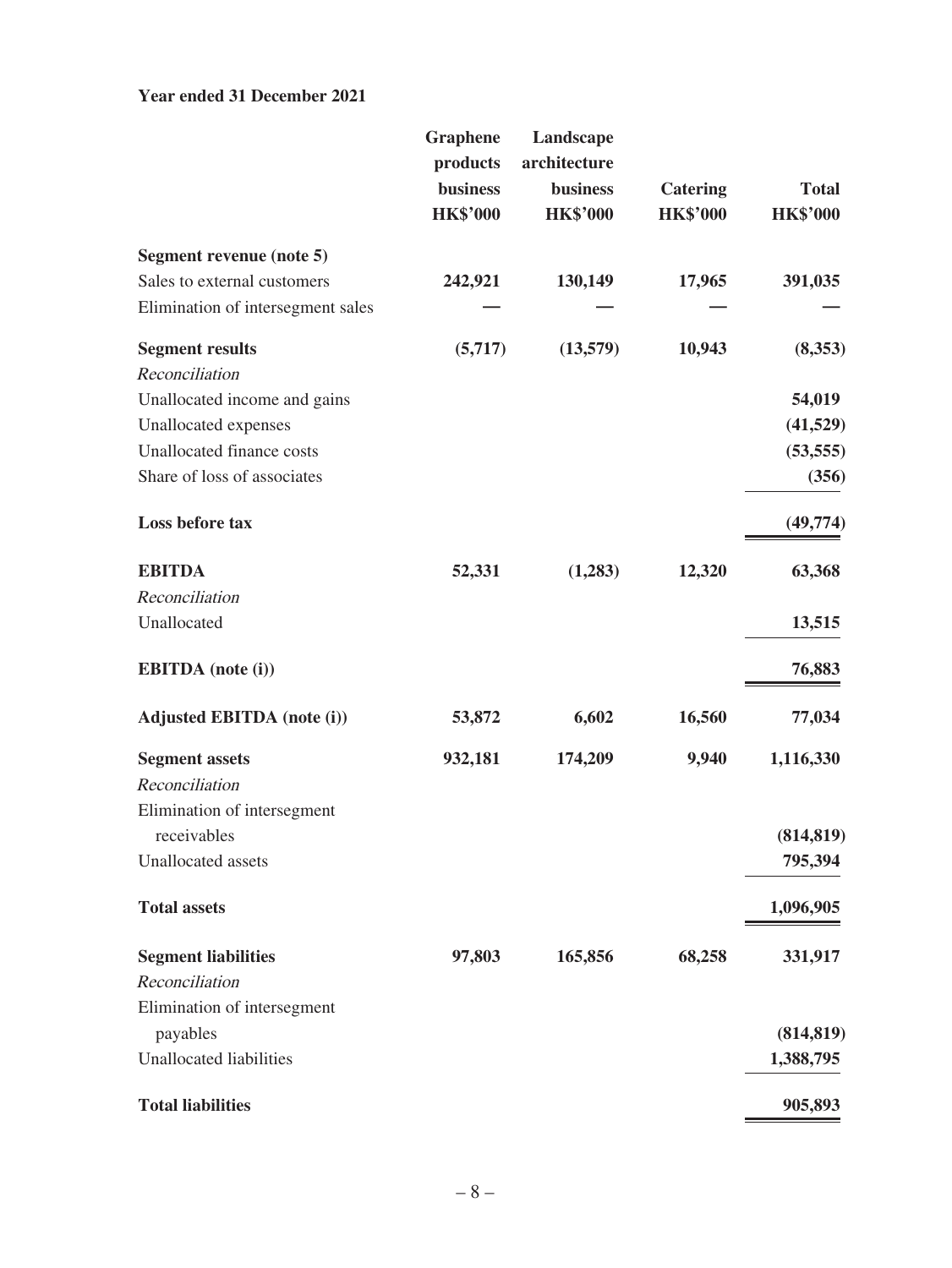| <b>Graphene</b><br>products<br><b>business</b><br><b>HK\$'000</b> | Landscape<br>architecture<br><b>business</b><br><b>HK\$'000</b> | <b>Catering</b><br><b>HK\$'000</b> | <b>Total</b><br><b>HK\$'000</b> |
|-------------------------------------------------------------------|-----------------------------------------------------------------|------------------------------------|---------------------------------|
|                                                                   |                                                                 |                                    |                                 |
|                                                                   |                                                                 |                                    | 356                             |
| (1,541)                                                           | (7, 916)                                                        | (1, 811)<br>(1,726)                | (11,268)<br>(1,726)             |
|                                                                   |                                                                 |                                    |                                 |
|                                                                   |                                                                 |                                    | (74)                            |
|                                                                   |                                                                 |                                    | (13,068)                        |
| 53,033                                                            | 11,348                                                          | 1,184                              | 65,565                          |
|                                                                   |                                                                 |                                    |                                 |
|                                                                   |                                                                 |                                    | 1,382                           |
|                                                                   |                                                                 |                                    | 66,947                          |
| 2,351                                                             | 10,423                                                          | 5,685                              | 18,459                          |
| 5,014                                                             | 948                                                             | 193                                | 6,155                           |
|                                                                   |                                                                 |                                    | 521                             |
|                                                                   | 1,754                                                           |                                    | 1,754                           |
|                                                                   |                                                                 |                                    |                                 |
|                                                                   |                                                                 |                                    |                                 |
|                                                                   |                                                                 |                                    | 1,754                           |
|                                                                   |                                                                 |                                    |                                 |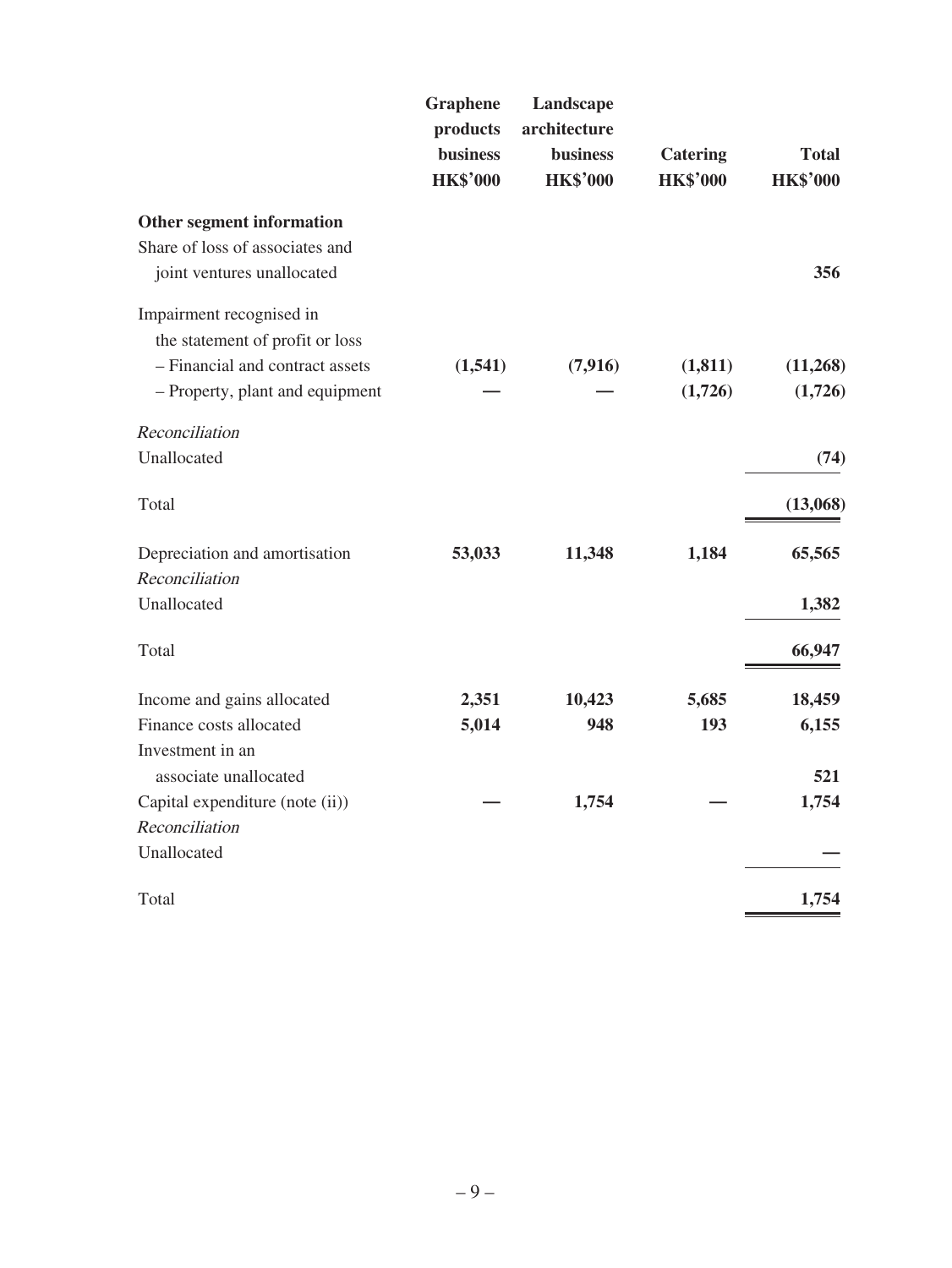Year ended 31 December 2020

|                                                                  | Graphene<br>products<br>business<br>HK\$'000 | Landscape<br>architecture<br>business<br>HK\$'000 | Catering<br><b>HK\$'000</b> | Total<br><b>HK\$'000</b> |
|------------------------------------------------------------------|----------------------------------------------|---------------------------------------------------|-----------------------------|--------------------------|
| Segment revenue (note 5)                                         |                                              |                                                   |                             |                          |
| Sales to external customers<br>Elimination of intersegment sales | 215,462                                      | 149,160                                           | 24,230                      | 388,852                  |
| <b>Segment results</b>                                           | (5,303)                                      | (14, 943)                                         | (16,914)                    | (37,160)                 |
| Reconciliation                                                   |                                              |                                                   |                             |                          |
| Unallocated income and gains                                     |                                              |                                                   |                             | 3,564                    |
| Unallocated expenses                                             |                                              |                                                   |                             | (23, 235)                |
| Unallocated finance costs<br>Share of loss of joint ventures     |                                              |                                                   |                             | (45, 533)                |
| and associates                                                   |                                              |                                                   |                             | (533)                    |
|                                                                  |                                              |                                                   |                             |                          |
| Loss before tax                                                  |                                              |                                                   |                             | (102, 897)               |
| <b>EBITDA</b>                                                    | 49,744                                       | (2,036)                                           | (11,223)                    | 36,485                   |
| Reconciliation                                                   |                                              |                                                   |                             |                          |
| Unallocated                                                      |                                              |                                                   |                             | (20, 203)                |
| <b>EBITDA</b> (note (i))                                         |                                              |                                                   |                             | 16,282                   |
| <b>Adjusted EBITDA</b> (note (i))                                | 49,743                                       | 20,242                                            | 15,036                      | 85,021                   |
| <b>Segment assets</b>                                            | 908,640                                      | 211,866                                           | 21,768                      | 1,142,274                |
| Reconciliation                                                   |                                              |                                                   |                             |                          |
| Elimination of intersegment                                      |                                              |                                                   |                             |                          |
| receivables                                                      |                                              |                                                   |                             | (87,592)                 |
| Unallocated assets                                               |                                              |                                                   |                             | 49,557                   |
| <b>Total assets</b>                                              |                                              |                                                   |                             | 1,104,239                |
| <b>Segment liabilities</b>                                       | 93,555                                       | 77,287                                            | 77,120                      | 247,962                  |
| Reconciliation                                                   |                                              |                                                   |                             |                          |
| Elimination of intersegment                                      |                                              |                                                   |                             |                          |
| payables                                                         |                                              |                                                   |                             | (87, 592)                |
| <b>Unallocated liabilities</b>                                   |                                              |                                                   |                             | 775,339                  |
| <b>Total liabilities</b>                                         |                                              |                                                   |                             | 935,709                  |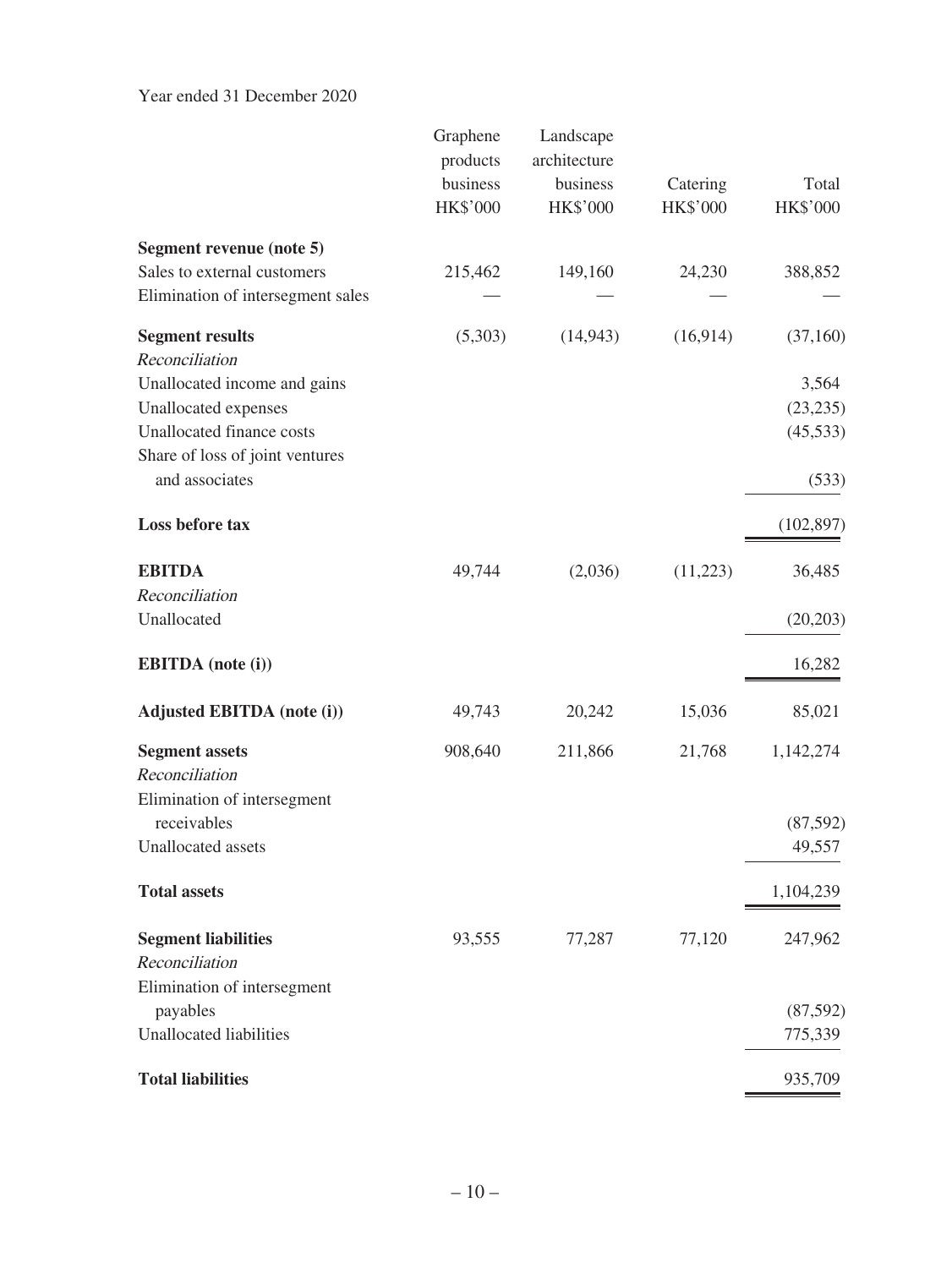|                                                                | Graphene<br>products<br>business<br>HK\$'000 | Landscape<br>architecture<br>business<br>HK\$'000 | Catering<br>HK\$'000 | Total<br>HK\$'000 |
|----------------------------------------------------------------|----------------------------------------------|---------------------------------------------------|----------------------|-------------------|
| Other segment information                                      |                                              |                                                   |                      |                   |
| Share of loss of associates<br>and joint ventures unallocated  |                                              |                                                   |                      | 533               |
| Impairment recognised in the<br>statement of profit or loss    |                                              |                                                   |                      |                   |
| - Financial and contract assets, net                           |                                              | 22,980                                            | (5)                  | 22,975            |
| - Goodwill                                                     |                                              |                                                   | 3,112                | 3,112             |
| - Property, plant and equipment                                |                                              |                                                   | 2,125                | 2,125             |
| - Other intangible assets                                      |                                              |                                                   | 20,047               | 20,047            |
| Reconciliation<br>Unallocated                                  |                                              |                                                   |                      |                   |
| Total                                                          |                                              |                                                   |                      | 48,259            |
| Depreciation and amortisation<br>Reconciliation<br>Unallocated | 50,084                                       | 12,277                                            | 5,253                | 67,614            |
| Total                                                          |                                              |                                                   |                      | 67,614            |
| Income and gains allocated                                     |                                              | 7,187                                             | 1,584                | 8,771             |
| Finance costs allocated                                        | 4,962                                        | 630                                               | 440                  | 6,032             |
| Fair value loss, net                                           |                                              |                                                   | 1,201                | 1,201             |
| Investment in an<br>associate unallocated                      |                                              |                                                   |                      | 854               |
| Capital expenditure (note (ii))                                | 9,411                                        | 6,911                                             | 159                  | 16,481            |
| Reconciliation                                                 |                                              |                                                   |                      |                   |
| Unallocated                                                    |                                              |                                                   |                      |                   |
| Total                                                          |                                              |                                                   |                      | 16,481            |

Note:

- (i) Adjusted EBITDA is defined as earnings before interest expense, taxation, depreciation and amortisation, and excludes fair value change on financial assets at fair value through profit or loss, written off of goodwill, impairment of other intangible assets and property, plant and equipment, share of loss of associates and joint ventures and impairment/(reversal of impairment) on financial and contract assets and corporate expenses.
- (ii) Capital expenditure consists of additions to property and equipment and other intangible assets except for right-of-use assets.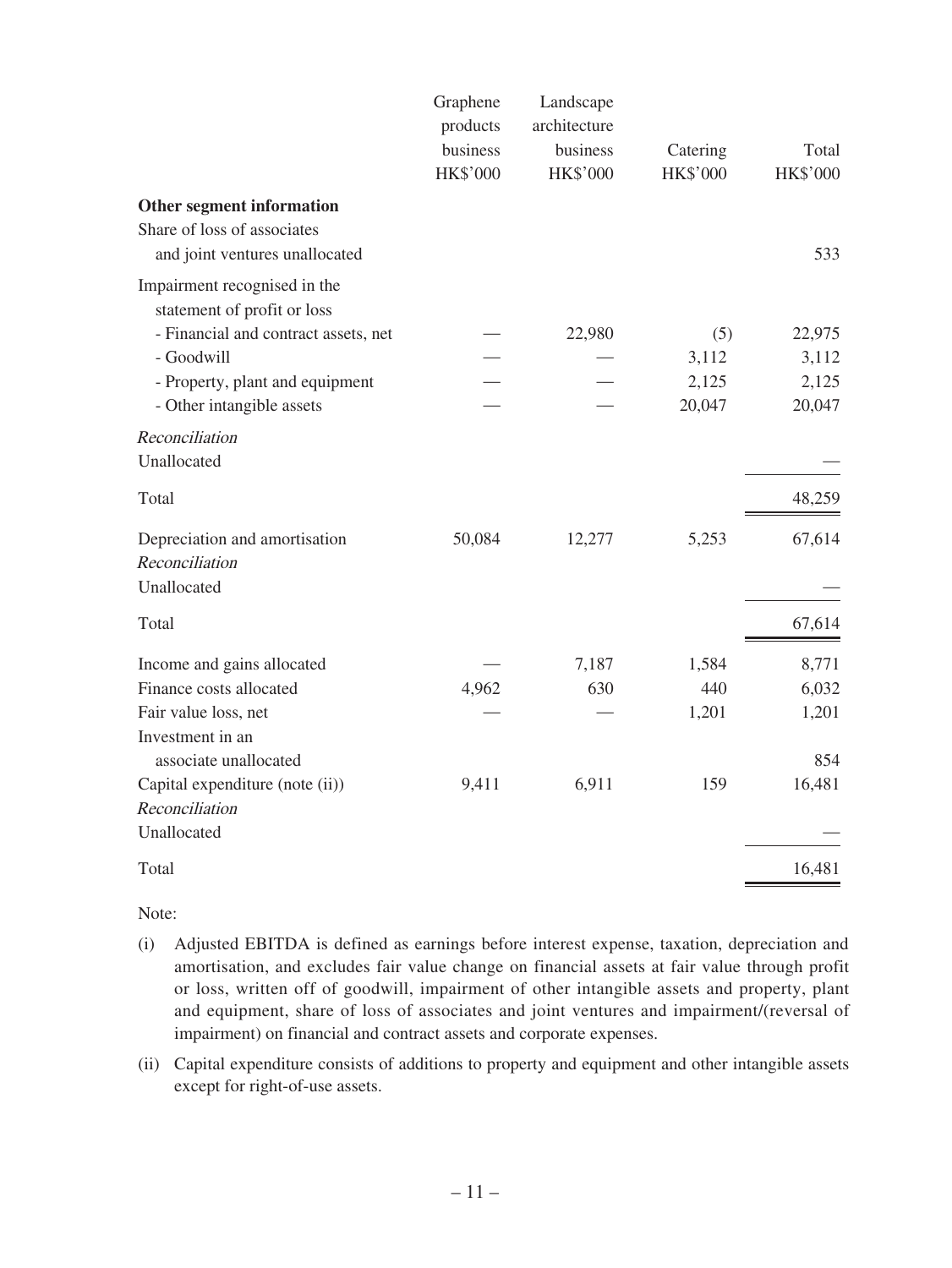#### **Geographical information**

#### **(a) Revenue from external customers**

|                | 2021            | 2020            |
|----------------|-----------------|-----------------|
|                | <b>HK\$'000</b> | <b>HK\$'000</b> |
| Mainland China | 366,755         | 360,346         |
| Hong Kong      | 23,220          | 23,984          |
| Others         | 1,060           | 4,522           |
|                | 391,035         | 388,852         |

The revenue information above is based on the locations of the companies.

During the years ended 31 December 2021 and 2020, other than Mainland China and Hong Kong, the Group derived revenue from Macau and Italy.

#### **(b) Non-current assets**

|                             | 2021<br><b>HK\$'000</b> | 2020<br><b>HK\$'000</b> |
|-----------------------------|-------------------------|-------------------------|
| Mainland China<br>Hong Kong | 681,371<br>3,791        | 727,202<br>10,117       |
|                             | 685,162                 | 737,319                 |

The non-current asset information above is based on the locations of the non-current assets and excludes goodwill and deferred tax assets.

#### **Information about major customers**

Revenue of approximately HK\$56,452,000 (2020: HK\$67,224,000) was derived from sales to a single customer.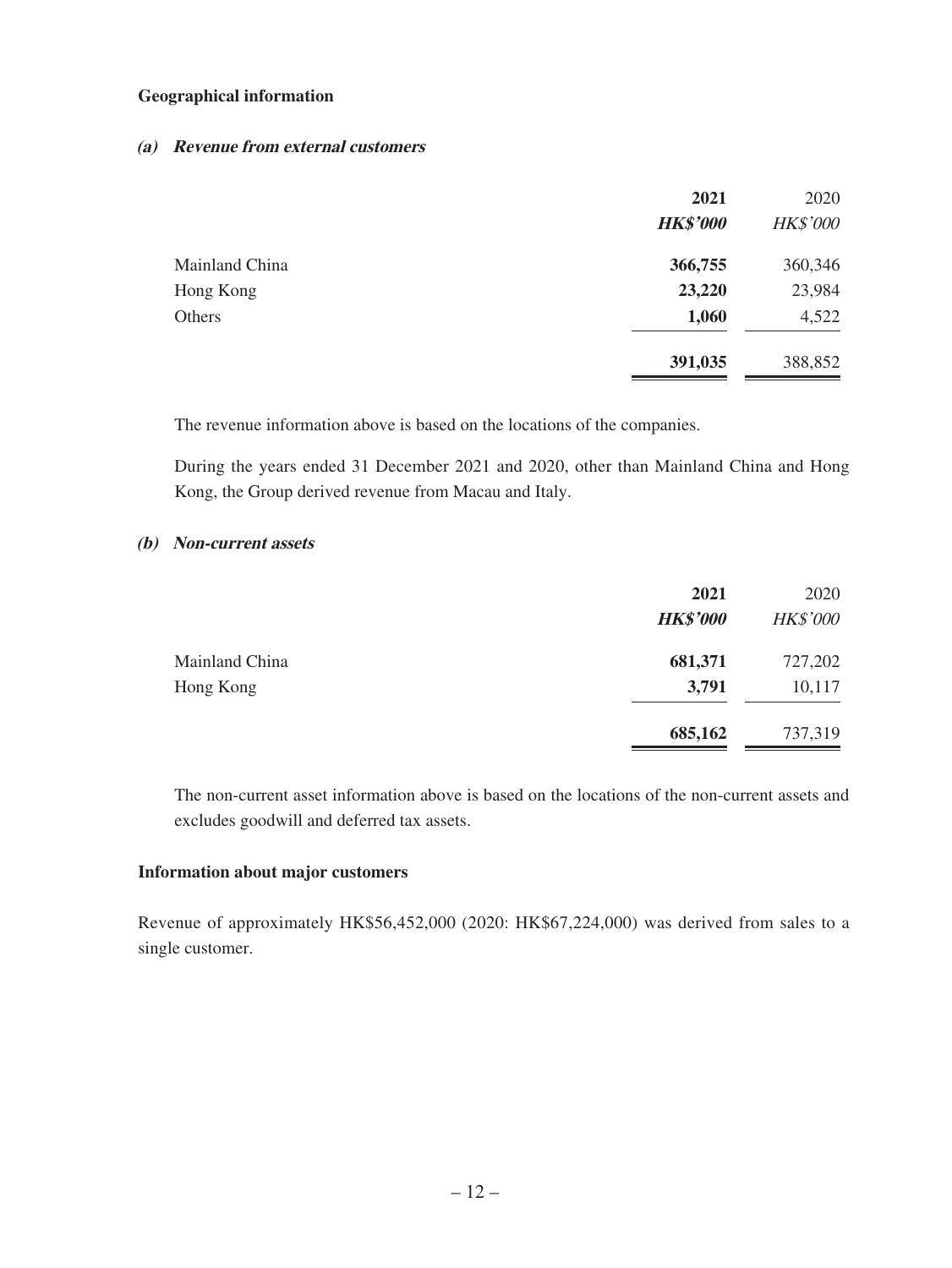### **5. REVENUE, OTHER INCOME AND GAINS**

An analysis of revenue is as follows:

|                                      | 2021            | 2020            |
|--------------------------------------|-----------------|-----------------|
|                                      | <b>HK\$'000</b> | <b>HK\$'000</b> |
| Revenue for contracts with customers |                 |                 |
| Sale of graphene products            | 242,921         | 215,462         |
| Landscape architecture services      | 130,149         | 149,160         |
| Catering revenue                     | 3,755           | 7,809           |
| Catering management service          | 14,210          | 16,421          |
|                                      | 391,035         | 388,852         |

#### **Revenue for contracts with customers**

### **(i) Disaggregated revenue information**

#### **For the year ended 31 December 2021**

| <b>Graphene</b><br><b>business</b><br><b>HK\$'000</b> | Landscape<br>services<br><b>HK\$'000</b> | <b>Catering</b><br><b>HK\$'000</b> | <b>Total</b><br><b>HK\$'000</b> |
|-------------------------------------------------------|------------------------------------------|------------------------------------|---------------------------------|
| 242,921                                               |                                          |                                    | 242,921                         |
|                                                       | 130,149                                  |                                    | 130,149                         |
|                                                       |                                          | 3,755                              | 3,755                           |
|                                                       |                                          | 14,210                             | 14,210                          |
| 242,921                                               | 130,149                                  | 17,965                             | 391,035                         |
|                                                       |                                          |                                    |                                 |
| 242,921                                               | 105,869                                  | 17,965                             | 366,755                         |
|                                                       | 23,220                                   |                                    | 23,220                          |
|                                                       | 1,060                                    |                                    | 1,060                           |
| 242,921                                               | 130,149                                  | 17,965                             | 391,035                         |
|                                                       |                                          |                                    |                                 |
| 242,921                                               |                                          |                                    | 242,921                         |
|                                                       | 130,149                                  | 17,965                             | 148,114                         |
| 242,921                                               | 130,149                                  | 17,965                             | 391,035                         |
|                                                       |                                          | products architecture              |                                 |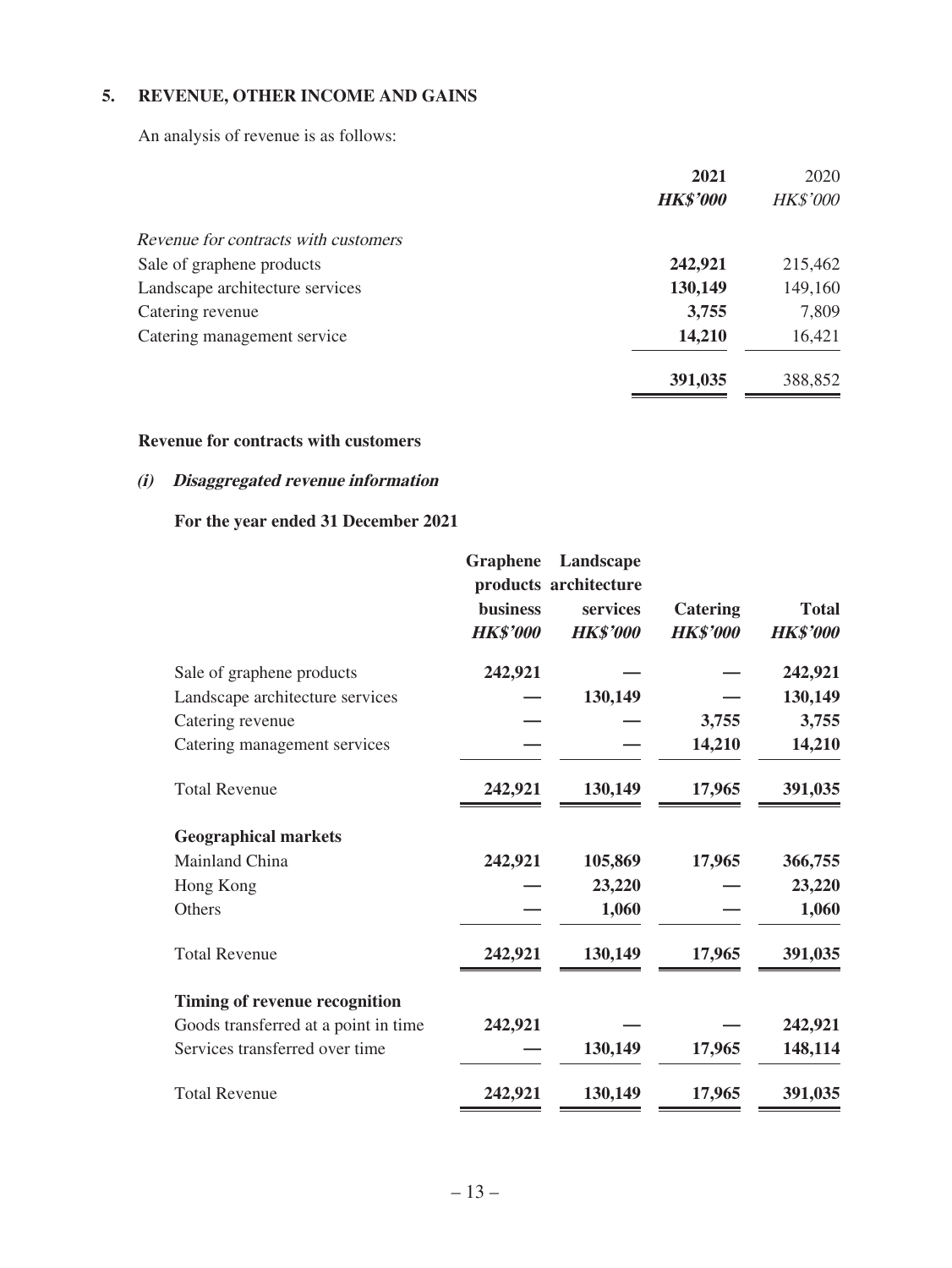#### **For the year ended 31 December 2020**

|                                      | <b>Graphene</b><br><b>business</b><br><b>HK\$'000</b> | Landscape<br>products architecture<br>services<br><b>HK\$'000</b> | <b>Catering</b><br><b>HK\$'000</b> | <b>Total</b><br><b>HK\$'000</b> |
|--------------------------------------|-------------------------------------------------------|-------------------------------------------------------------------|------------------------------------|---------------------------------|
| Sale of graphene products            | 215,462                                               |                                                                   |                                    | 215,462                         |
| Landscape architecture services      |                                                       | 149,160                                                           |                                    | 149,160                         |
| Catering revenue                     |                                                       |                                                                   | 7,809                              | 7,809                           |
| Catering management services         |                                                       |                                                                   | 16,421                             | 16,421                          |
| <b>Total Revenue</b>                 | 215,462                                               | 149,160                                                           | 24,230                             | 388,852                         |
| <b>Geographical markets</b>          |                                                       |                                                                   |                                    |                                 |
| Mainland China                       | 215,462                                               | 123,972                                                           | 20,912                             | 360,346                         |
| Hong Kong                            |                                                       | 23,984                                                            |                                    | 23,984                          |
| Others                               |                                                       | 1,204                                                             | 3,318                              | 4,522                           |
| <b>Total Revenue</b>                 | 215,462                                               | 149,160                                                           | 24,230                             | 388,852                         |
| <b>Timing of revenue recognition</b> |                                                       |                                                                   |                                    |                                 |
| Goods transferred at a point in time | 215,462                                               |                                                                   | 7,809                              | 223,271                         |
| Services transferred over time       |                                                       | 149,160                                                           | 16,421                             | 165,581                         |
| <b>Total Revenue</b>                 | 215,462                                               | 149,160                                                           | 24,230                             | 388,852                         |

#### **(ii) Performance obligations**

Information about the Group's performance obligations is summarised below:

#### Sale of graphene products

The performance obligation is satisfied upon delivery of the graphene products and payment is generally due within two months to four months from delivery, except for new customers, where payment in advance is normally required.

#### Landscape architecture services

The performance obligation is satisfied over time as services are rendered. A certain percentage of payment is retained by customers until the end of the retention period as the Group's entitlement to the final payment is conditional on the satisfaction of the service quality by the customers over a certain period as stipulated in the contracts.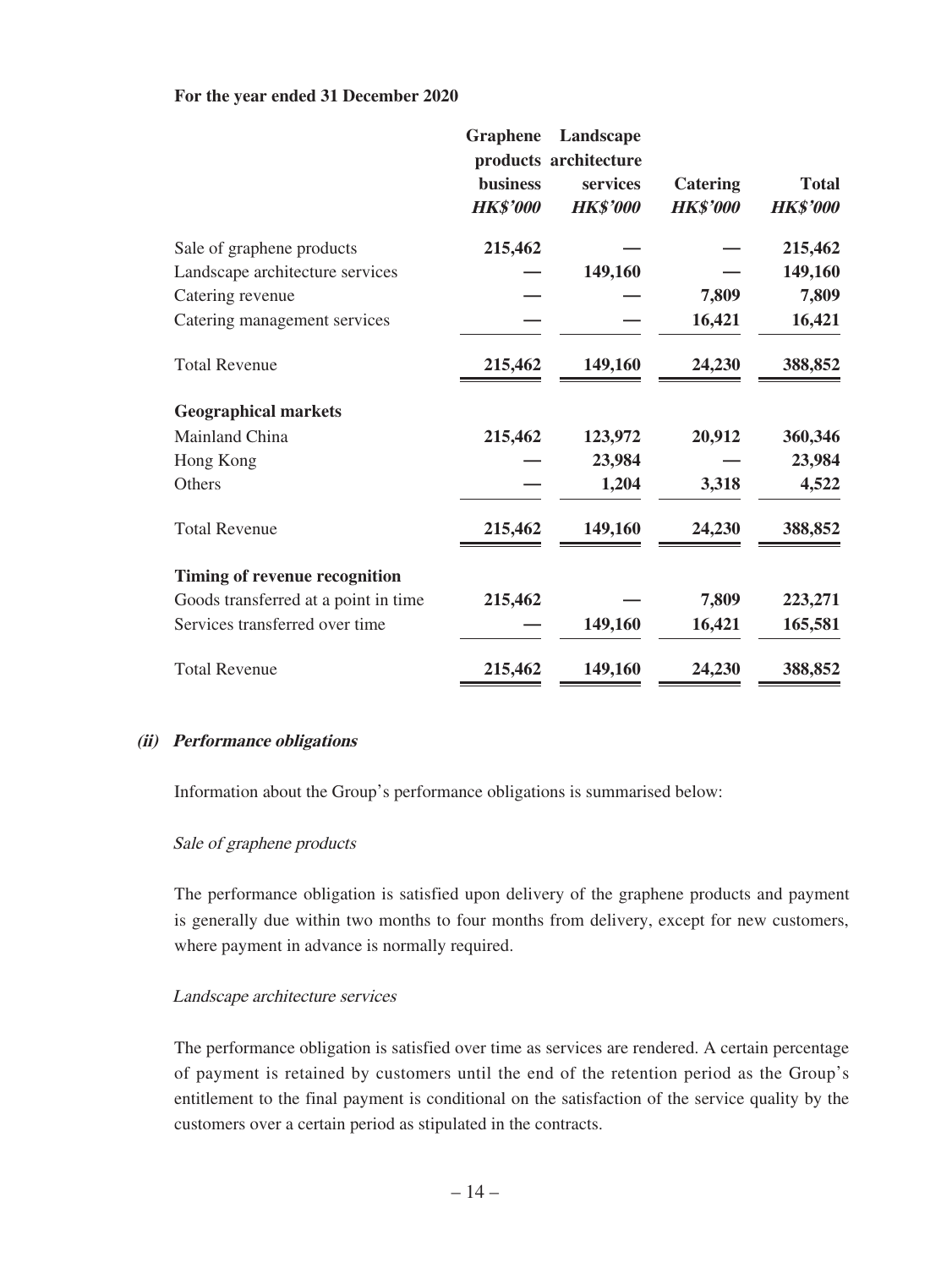#### Catering services

The performance obligation is satisfied upon delivery of catering products and payment at the same time.

#### Management services

The performance obligation is satisfied over time as services are rendered. Management service contracts are for periods of more than one year.

|                                                   | 2021            | 2020            |
|---------------------------------------------------|-----------------|-----------------|
|                                                   | <b>HK\$'000</b> | <b>HK\$'000</b> |
| Other income                                      |                 |                 |
| Service income                                    | 6,575           | 1,832           |
| Dividend income from equity investments at fair   |                 |                 |
| value through other comprehensive income          | 102             | 250             |
| Interest income                                   | 1,199           | 1,692           |
| Waiver of interest on convertible notes           | 1,785           |                 |
| Profit guarantee compensation                     | 1,686           |                 |
| Government grants                                 | 4,730           | 5,818           |
| Foreign exchange differences, net                 | 914             | 340             |
|                                                   | 16,991          | 9,932           |
| Gains                                             |                 |                 |
| Payables written back                             | 1,850           | 511             |
| Gain on lease termination                         | 867             | 83              |
| Gain on disposal of subsidiaries                  |                 | 573             |
| Gain on disposal of property, plant and equipment |                 | 925             |
| Others                                            | 1,335           | 311             |
|                                                   | 4,052           | 2,403           |
|                                                   | 21,043          | 12,335          |

Government grants were received for government departments and for promoting the Group's business in the local area. There are no unfulfilled conditions or contingencies relating to these grants.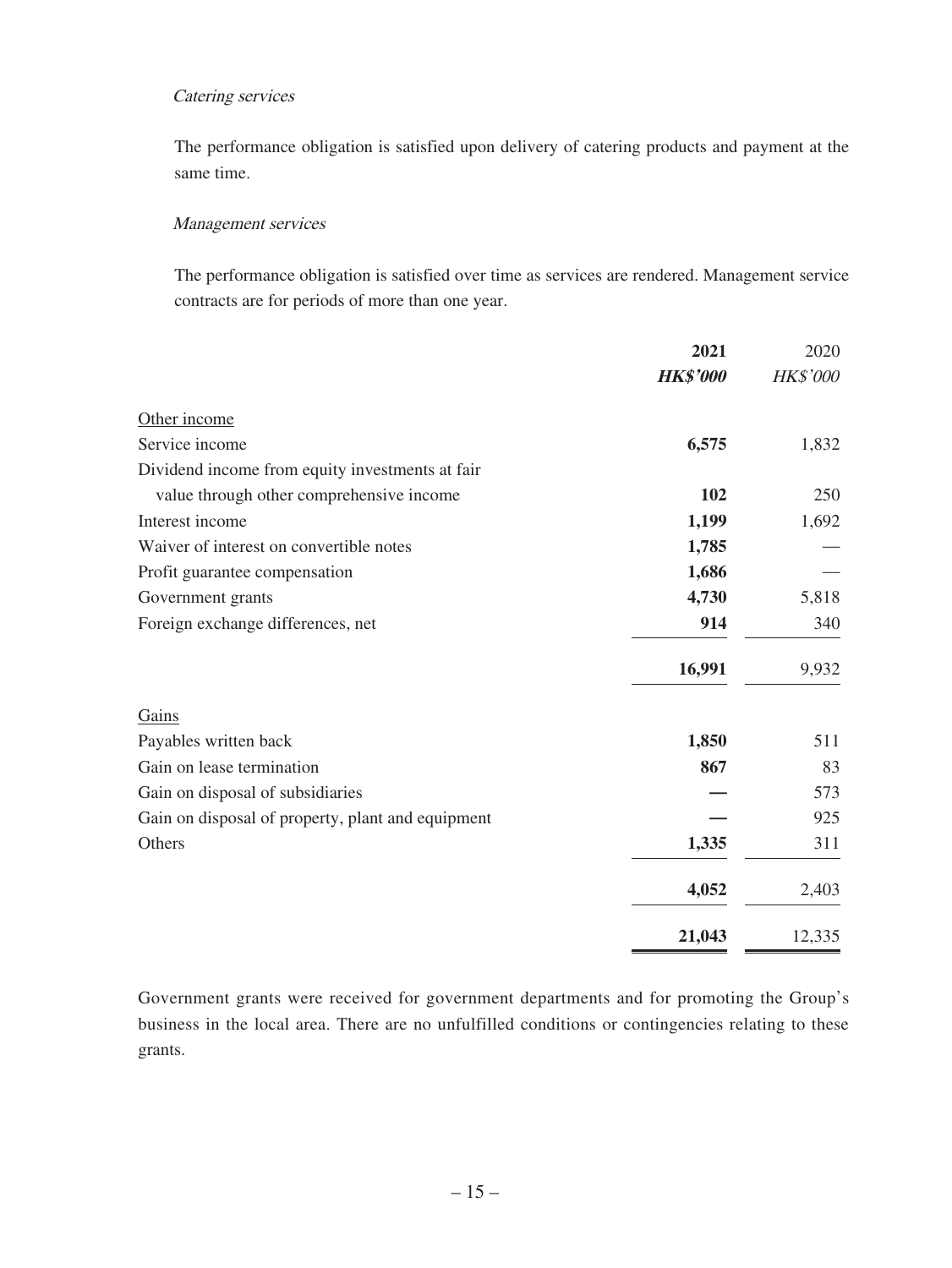# **6. LOSS BEFORE TAX**

The Group's loss before tax is arrived at after charging/(crediting):

|                                                          |              | 2021            | 2020            |
|----------------------------------------------------------|--------------|-----------------|-----------------|
|                                                          | <b>Notes</b> | <b>HK\$'000</b> | <b>HK\$'000</b> |
| Cost of inventories sold                                 |              | 164,330         | 158,987         |
| Cost of services provided                                |              | 78,360          | 72,847          |
| Cost of sales                                            |              | 242,690         | 231,834         |
| Depreciation                                             |              | 17,277          | 20,285          |
| - Plant, property and equipment                          |              | 5,169           | 4,954           |
| - Right-of-use assets                                    |              | 12,108          | 15,331          |
| Amortisation of other intangible assets                  |              | 49,670          | 47,329          |
| Research and development costs:                          |              |                 |                 |
| Current year expenditure                                 |              | 22,727          | 16,942          |
| Written off of goodwill                                  |              |                 | 3,112           |
| Impairment of property, plant and equipment              |              | 1,726           | 2,125           |
| Impairment of other intangible assets                    |              |                 | 20,047          |
| Share of loss of joint ventures                          |              |                 | 114             |
| Share of loss of associates                              |              | 356             | 419             |
| Fair value loss, net:                                    |              |                 |                 |
| Financial assets at fair value through profit or loss    |              |                 | 1,201           |
| Lease payments for lease less than 12 months             |              | 826             | 3,440           |
| Audit and related services fees paid to:                 |              |                 |                 |
| - Crowe (HK) CPA Limited                                 |              | 1,760           | 1,600           |
| - Other auditors                                         |              | 2,781           | 3,208           |
| Employee benefit expense (including directors' and chief |              |                 |                 |
| executive's remuneration):                               |              |                 |                 |
| Wages and salaries                                       |              | 102,785         | 100,196         |
| Equity-settled share-based payment expenses              |              | 11,688          |                 |
| Pension scheme contributions (defined contribution       |              |                 |                 |
| scheme)                                                  |              | 19,695          | 9,575           |
| Welfare and other benefits                               |              | 2,133           | 1,911           |
|                                                          |              | 136,301         | 111,682         |
| Foreign exchange differences, net                        |              | (914)           | (340)           |
| Loss on disposal of property, plant and equipment        |              | 195             |                 |
| Impairment of financial and contract assets:             |              |                 |                 |
| Impairment of trade receivables, net                     | 11           | 8,211           | 10,286          |
| Impairment of contract assets, net                       |              | 1,310           | 12,305          |
| Impairment of financial assets included in prepayments,  |              |                 |                 |
| other receivables and other assets, net                  |              | 1,821           | 384             |
|                                                          |              |                 |                 |
|                                                          |              | 11,342          | 22,975          |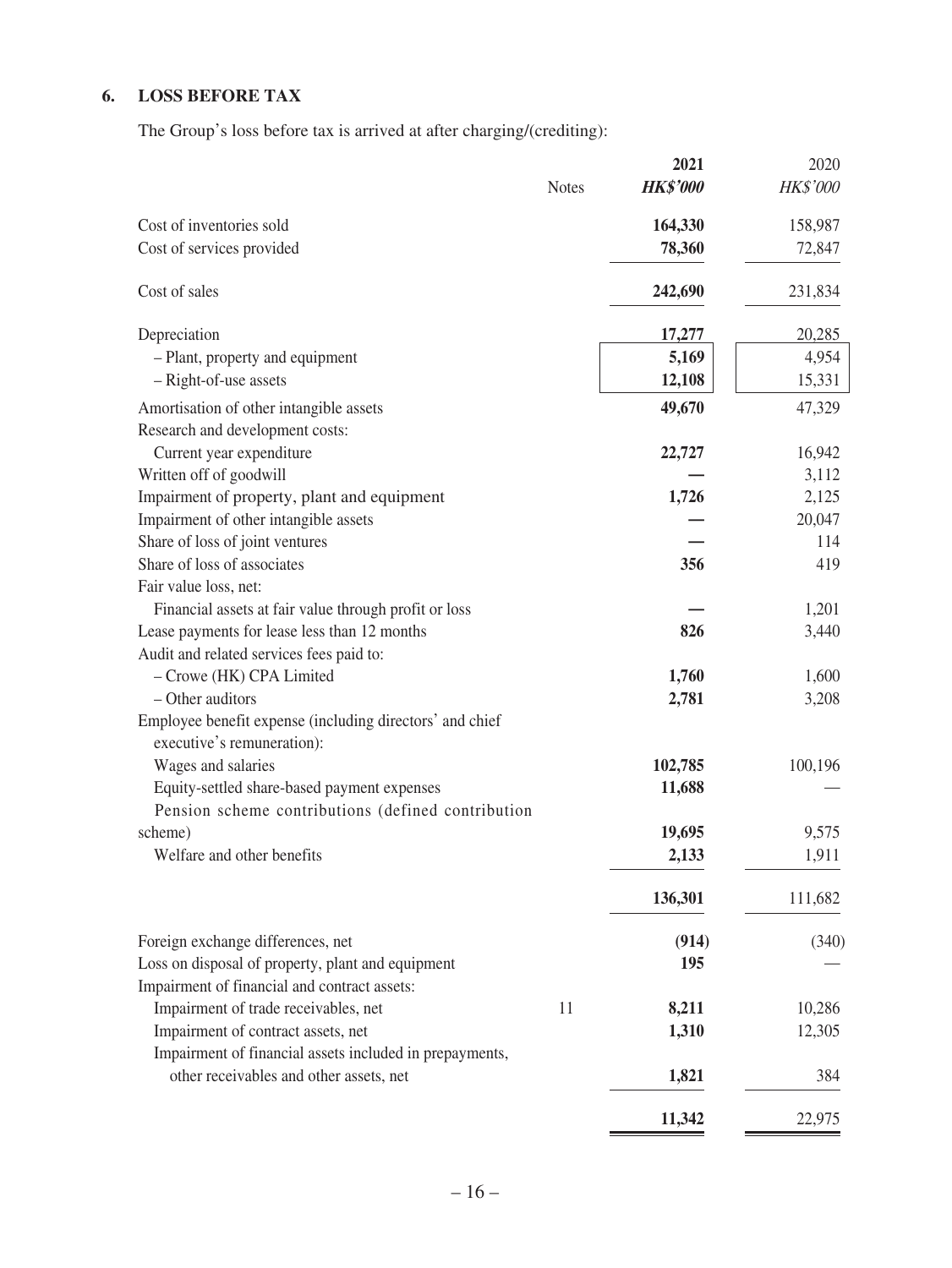#### **7**. **FINANCE COSTS**

|                                         | 2021            | 2020            |
|-----------------------------------------|-----------------|-----------------|
|                                         | <b>HK\$'000</b> | <b>HK\$'000</b> |
| Interest on interest-bearing borrowings | 21,008          | 22,149          |
| Interest on convertible notes           | 8,119           |                 |
| Interest on promissory note             | 24,989          | 23,743          |
| Interest on lease liabilities           | 5,594           | 5,673           |
|                                         | 59,710          | 51,565          |

#### **8**. **INCOME TAX**

Hong Kong profits tax has been provided at the rate of 16.5% (2020: 16.5%) on the estimated assessable profits arising in Hong Kong during the year. Taxes on profits assessable elsewhere have been calculated at the rates of tax prevailing in the jurisdictions in which the Group operates.

泛亞景觀設計 (上海) 有限公司 continued to be granted with the qualification of High and New Technology Enterprises ("HNTE") on 18 November 2020 and is entitled to a preferential corporate income tax rate of 15% (2020: 15%) for a period of three years ending 31 December 2022.

前海泛亞景觀設計 (深圳) 有限公司 was provided at the rate of 15% (2020: 15%) on the estimated assessable profits as its main principal activities, of engaging in interior design and landscape, are recognised as encouraged industries in Qianhai district, Shenzhen in Mainland China.

黑龍江省牡丹江農墾湠奧石墨烯深加工有限公司 was granted with the qualification of HNTE on 3 December 2019 and is entitled to a preferential corporate tax rate of 15% (2020: 15%) for a period of three years ending 31 December 2021.

Other subsidiaries located in Mainland China were subject to corporate income tax at the statutory rate of 25% for the year (2020: 25%) under the income tax rules and regulations in the PRC.

Graphex Technologies, LLC is incorporated in the US and is subject to corporate income tax at 21%.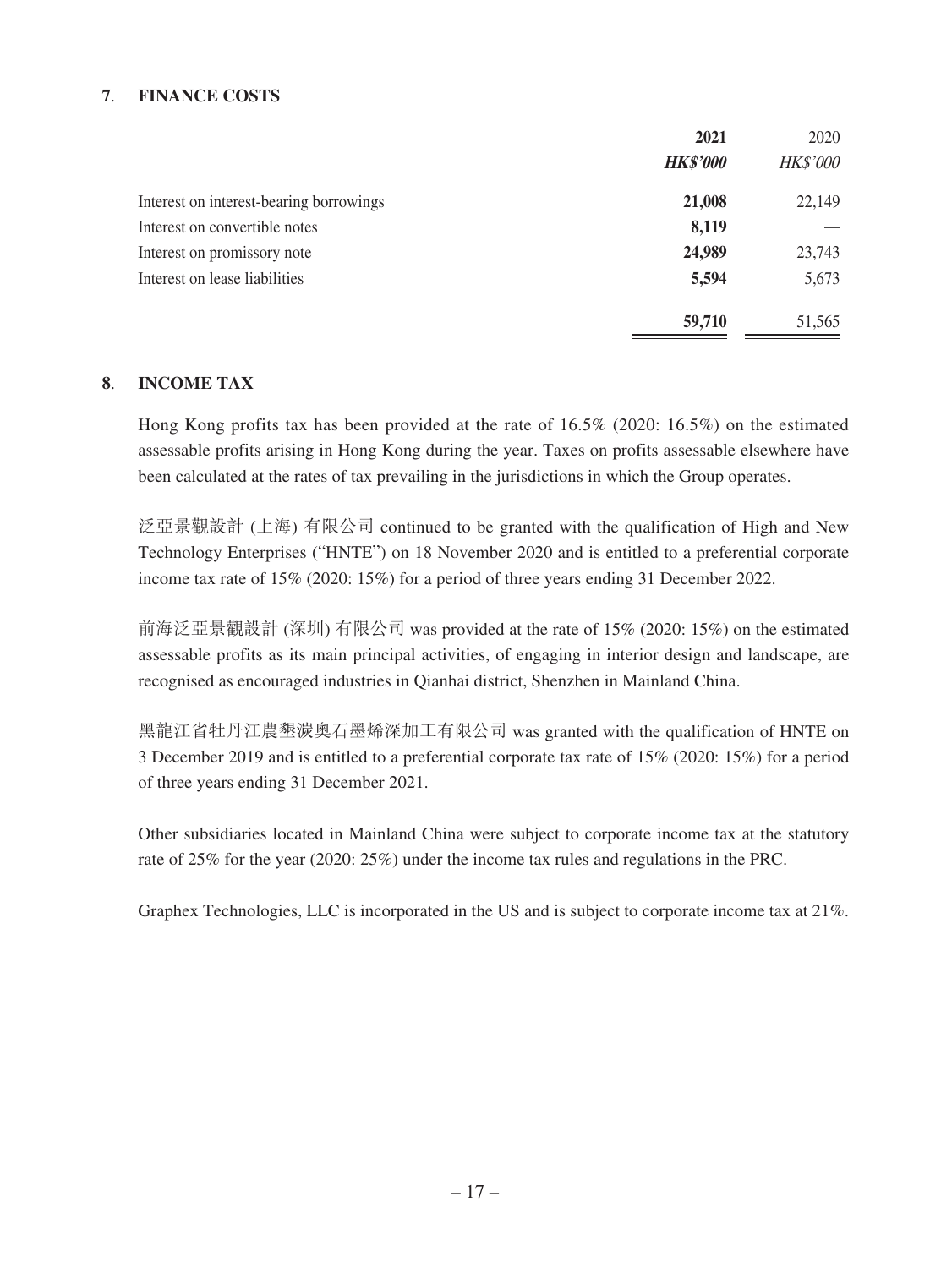Thai Gallery SRL is required to pay tax equivalent to 27.9% of taxable income, including 24% for the standard rate of Italy corporate tax ("IRES") and 3.9% for the Italian regional production tax rate ("IRAP").

| 2021            | 2020            |
|-----------------|-----------------|
| <b>HK\$'000</b> | <b>HK\$'000</b> |
| 7,993           | 8,771           |
|                 | 393             |
| 7,993           | 9,164           |
| (6,740)         | (16,069)        |
| 1,253           | (6,905)         |
|                 |                 |

#### **9**. **DIVIDEND**

The Board does not recommend the payment of any final dividend in respect for the years ended 31 December 2021 and 2020.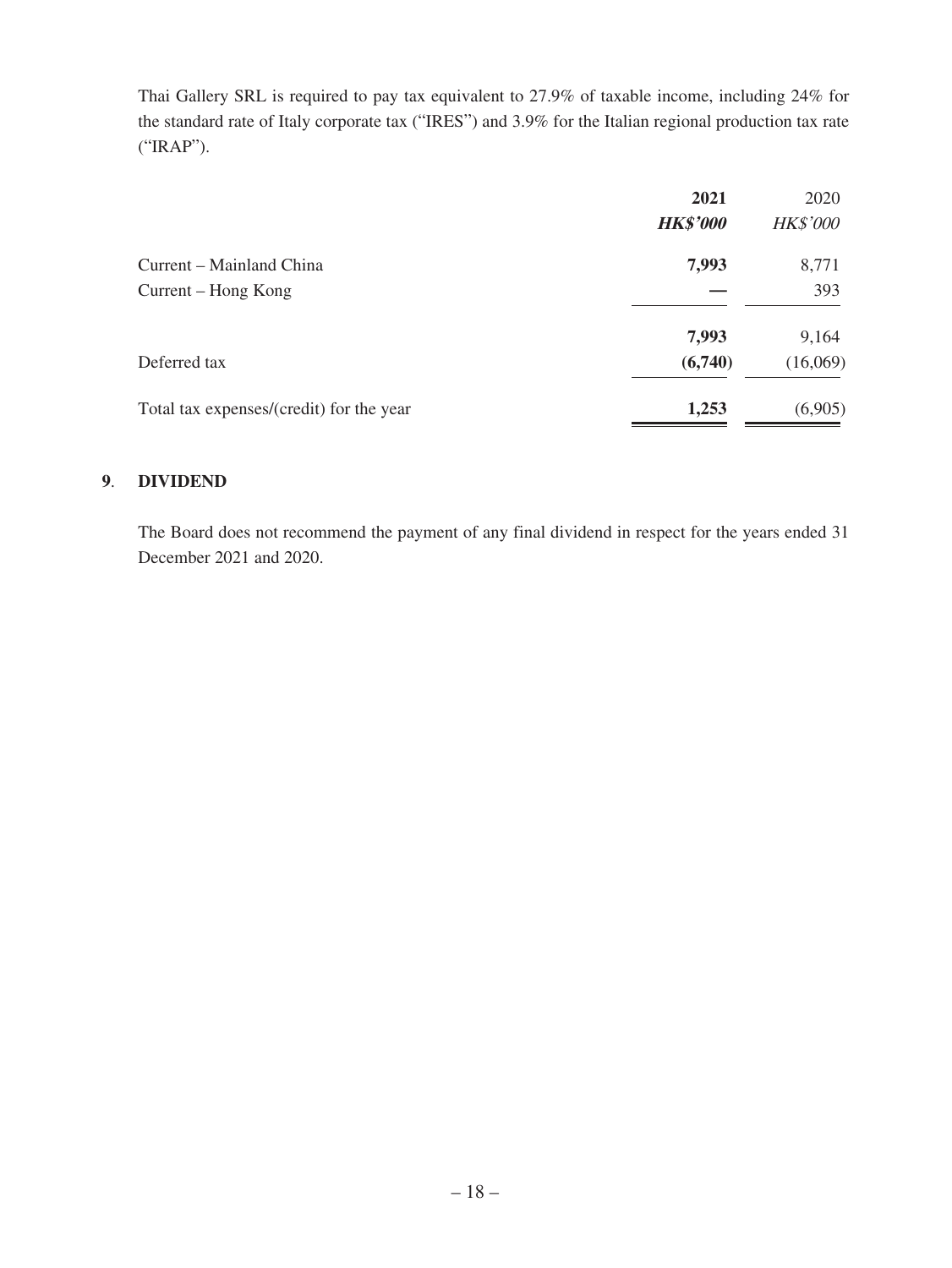### **10**. **LOSS PER SHARE ATTRIBUTABLE TO ORDINARY EQUITY HOLDERS OF THE PARENT**

The calculation of the basic loss per share amount is based on the loss for the year attributable to ordinary equity holders of the parent, and the weighted average number of ordinary shares of 487,825,400 (2020: 472,358,725) in issue during the year.

No adjustment has been made to the basic loss per share amount presented for the years ended 31 December 2021 and 2020 in respect of a dilution as the impact of the convertible notes, warrants and share options outstanding had an anti-dilutive effect on the basic loss per share amount presented.

The calculation of basic loss per share was based on:

|                                                               | 2021<br><b>HK\$'000</b> | 2020<br><b>HK\$'000</b> |
|---------------------------------------------------------------|-------------------------|-------------------------|
| Loss                                                          |                         |                         |
| Loss attributable to ordinary equity holders of the parent    | (53, 546)               | (91,696)                |
| <b>Shares</b>                                                 |                         |                         |
| Weighted average number of ordinary share in issue during the |                         |                         |
| year used in the basic loss per share calculation             | 487, 825, 400           | 472,358,725             |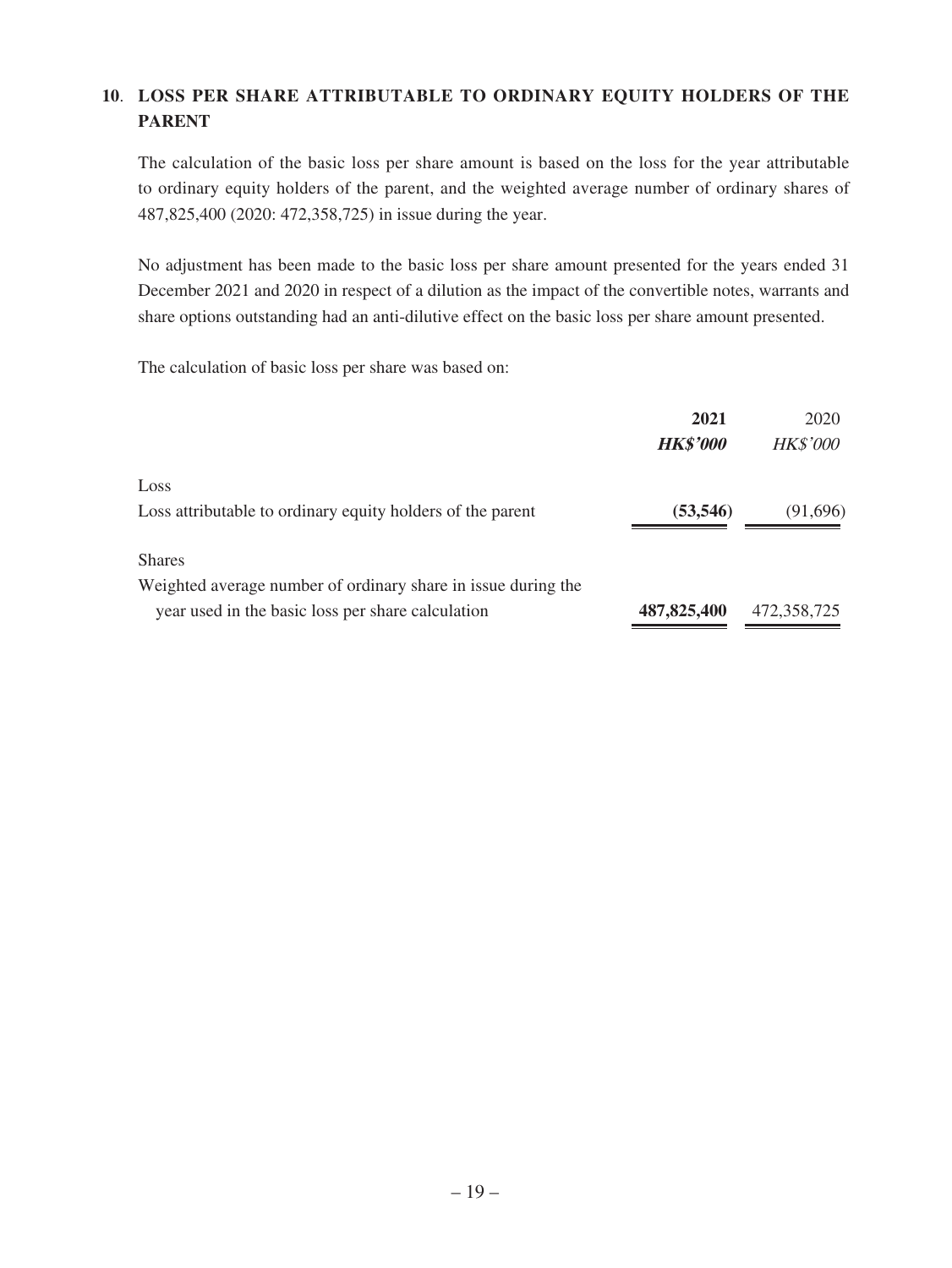#### **11. TRADE AND BILLS RECEIVABLES**

|                             | 2021            | 2020            |
|-----------------------------|-----------------|-----------------|
|                             | <b>HK\$'000</b> | <b>HK\$'000</b> |
| Trade and bills receivables | 182,132         | 118,650         |
| Impairment                  | (58, 612)       | (48, 842)       |
|                             | 123,520         | 69,808          |

The Group's trading terms with its customers are mainly on credit, except for new customers, where payment in advance is normally required. The credit period is two months, extending up to six months for major customers. Each customer has a maximum credit limit. The Group seeks to maintain strict control over its outstanding receivables to minimise credit risk. Overdue balances are reviewed regularly by senior management. In view of the aforementioned and the fact that the Group's trade and bills receivables relate to a large number of diversified customers, there is no significant concentration of credit risk. The Group does not hold any collateral or other credit enhancements over its trade and bills receivable balances. Trade and bills receivables are noninterest-bearing.

Included in the Group's trade and bills receivables were amounts billed of HK\$139,018,000 (2020: HK\$72,214,000) and billable of HK\$43,114,000 (2020: HK\$46,436,000).

An aging analysis of the trade and bills receivables at the end of each reporting period, based on the invoice date and net of loss allowance for lifetime expected credit losses is as follows:

| 2021            | 2020            |
|-----------------|-----------------|
| <b>HK\$'000</b> | <b>HK\$'000</b> |
| 108,532         | 53,796          |
| 11,625          | 6,955           |
| 2,570           | 7,472           |
| 793             | 1,585           |
| 123,520         | 69,808          |
|                 |                 |

Included in the Group's trade and bills receivables are an amount due from Pubang Landscape Architecture Company Limited ("Pubang") of HK\$nil (2020: HK\$278,000), which is repayable on credit terms similar to those offered to the major customers of the Group.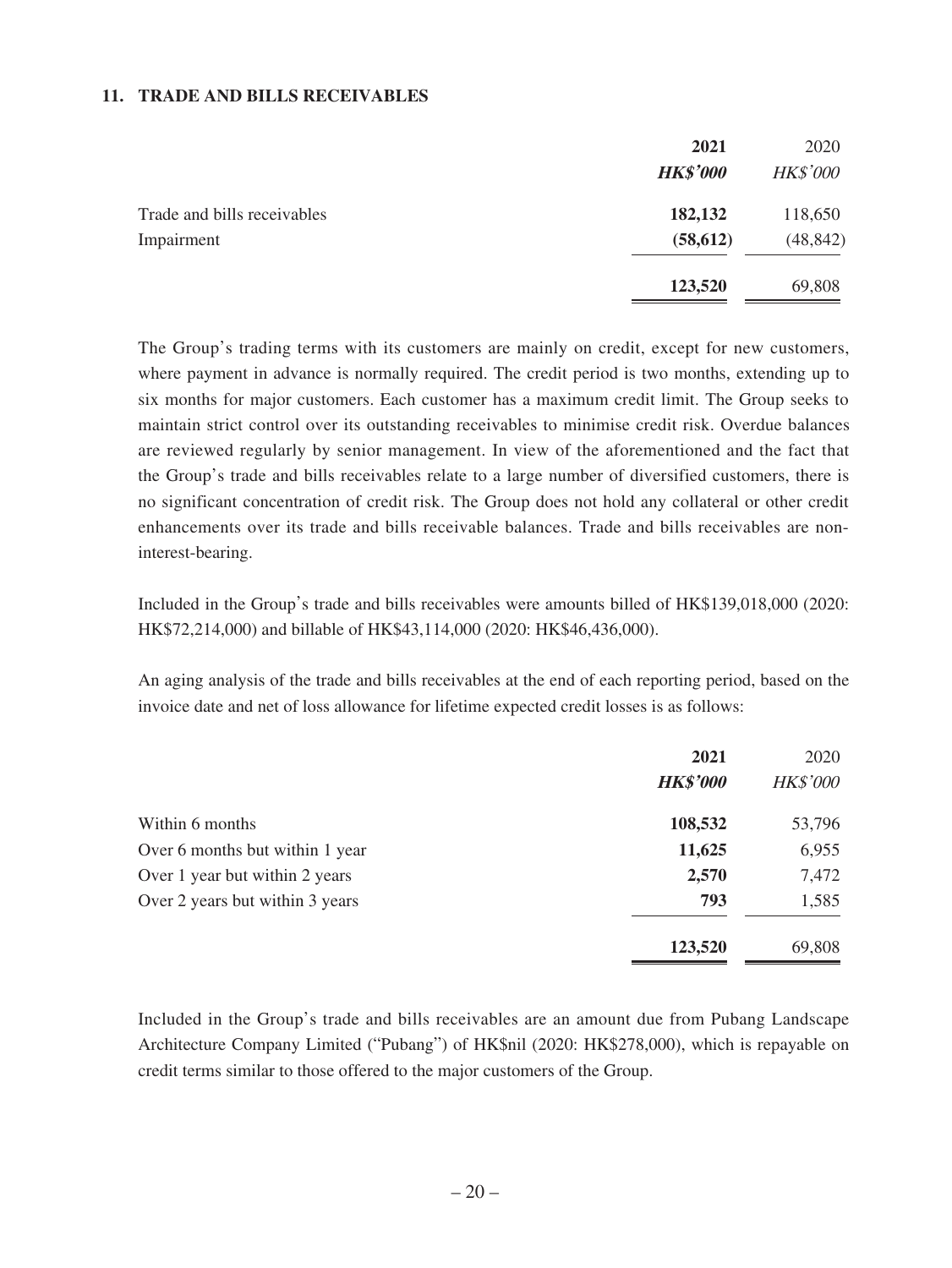### **12. TRADE PAYABLES**

An aging analysis of the trade payables as at the end of the reporting period, based on the invoice date, is as follows:

|                                 | 2021            | 2020            |
|---------------------------------|-----------------|-----------------|
|                                 | <b>HK\$'000</b> | <b>HK\$'000</b> |
| Within 1 year                   | 2,913           | 10,775          |
| Over 1 year but within 2 years  | 2,312           | 2,880           |
| Over 2 years but within 3 years | 1,143           | 1,539           |
| Over 3 years                    | 2,507           | 944             |
|                                 | 8,875           | 16,138          |

The trade payables are non-interest-bearing and are normally settled within three months.

Included in the Group's trade payables are an amount due to Pubang of HK\$1,103,000 (2020: HK\$1,072,000).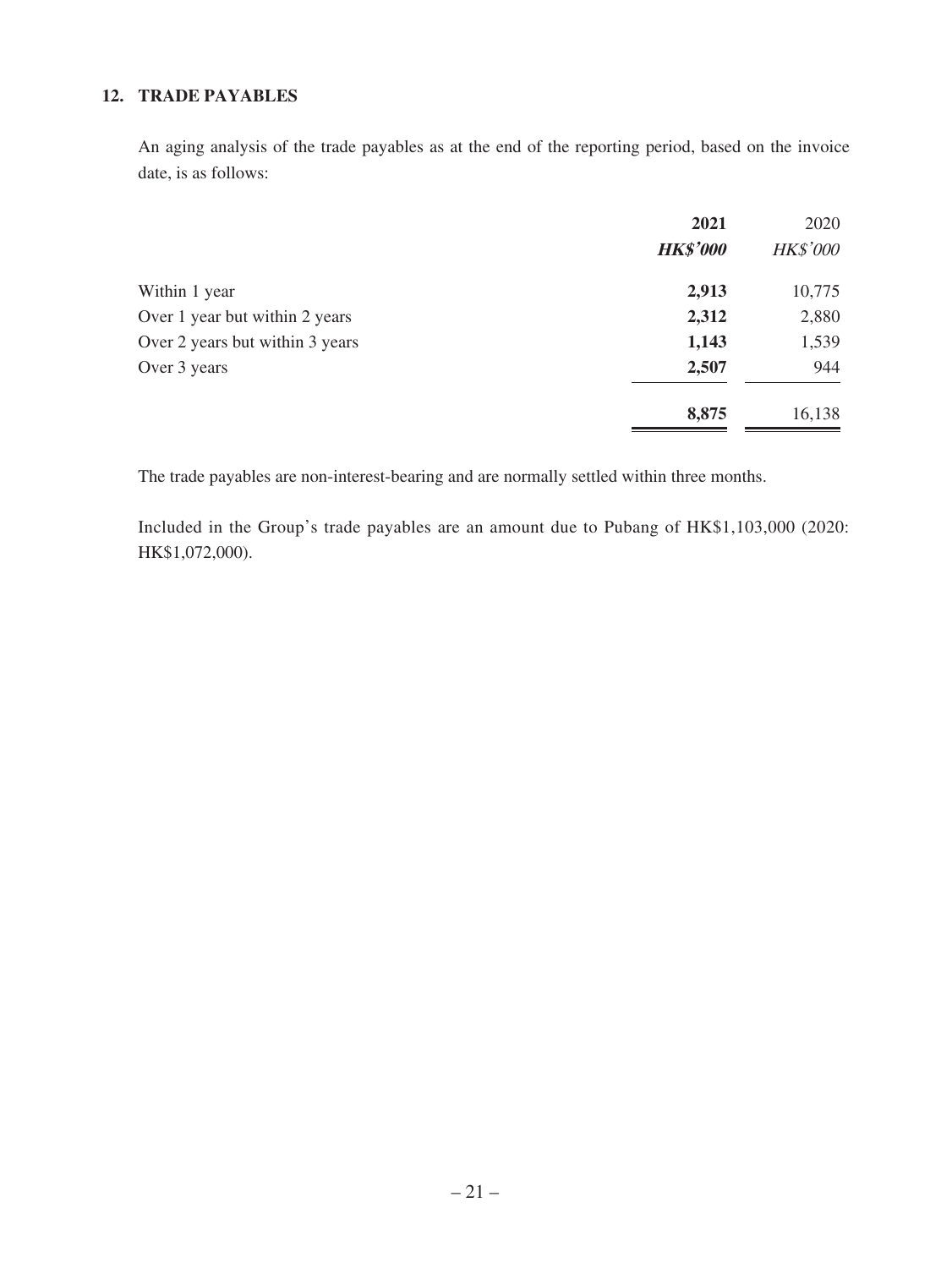#### **MANAGEMENT DISCUSSION AND ANALYSIS**

#### **BUSINESS REVIEW**

2021 was another challenging year for individuals and businesses all over the world. As the more contagious omicron variant of the COVID-19 virus caused a wider spread of infection, the frailty of global supply chains and international trade were revealed in very dramatic terms and negatively affected the lives of citizens and the operations of many businesses, either directly or indirectly. Those supply chain disruptions, coupled with significant increase in the global demand for graphene products, have driven the decision to reposition our graphene business within the global supply chain in order to take advantage of favorable market conditions. In 2021, as in prior years, our graphene business was transacted solely within PRC. As a result, global supply chain disruptions did not significantly impact our flow of materials, products, and services from our raw material sources, through production, and on to our customers; however, the disruption in the supply chain that was felt globally has resulted in a seismic shift in priority for businesses in the US and Europe particularly, to seek sources of supply more local to their point of use. The convergence of a significant increase in projected electric vehicle ("EV") production in US and Europe, coupled with strong buying signals and policy support to localize material supply into the EV ecosystems in those regions, presents an opportunity for Graphex to leverage our unique position in the battery anode material value chain to increase and geographically diversify our production of spherical graphite and coated spherical graphite, thereby increasing the customer base and revenue streams associated with that growth. In support of that growth strategy, we have announced our plans to expand production of spherical graphite in Jixi, Heilongjiang, PRC. We have also announced plans to establish a coated spherical graphite facility in Michigan, US to produce high quality battery anode materials to supply battery manufacturers and automakers in the United States via a joint venture with Emerald Energy Solutions LLC. We further announced a collaboration agreement with Desatec GmbH to supply our graphene products to European markets as well. Through these efforts, Graphex Group Limited is setting our goal to deliver high quality graphene products to the marketplace at the required volumes and in the desired locations in order to become a major link in the global supply chain for the EV industry.

### **Graphene Products Business**

Our Graphene Business has been able to maintain its sales in terms of volume and revenue. For the year ended 31 December 2021, the Graphene segment contributed revenue of approximately HK\$242.9 million, representing approximately 62% of the Group's total revenue, with an adjusted EBITDA of approximately HK\$53.9 million, representing approximately 70% of the Group's total adjusted EBITDA. The gross profit margin of the business was 27.5% and adjusted EBITDA margin was 22.2%.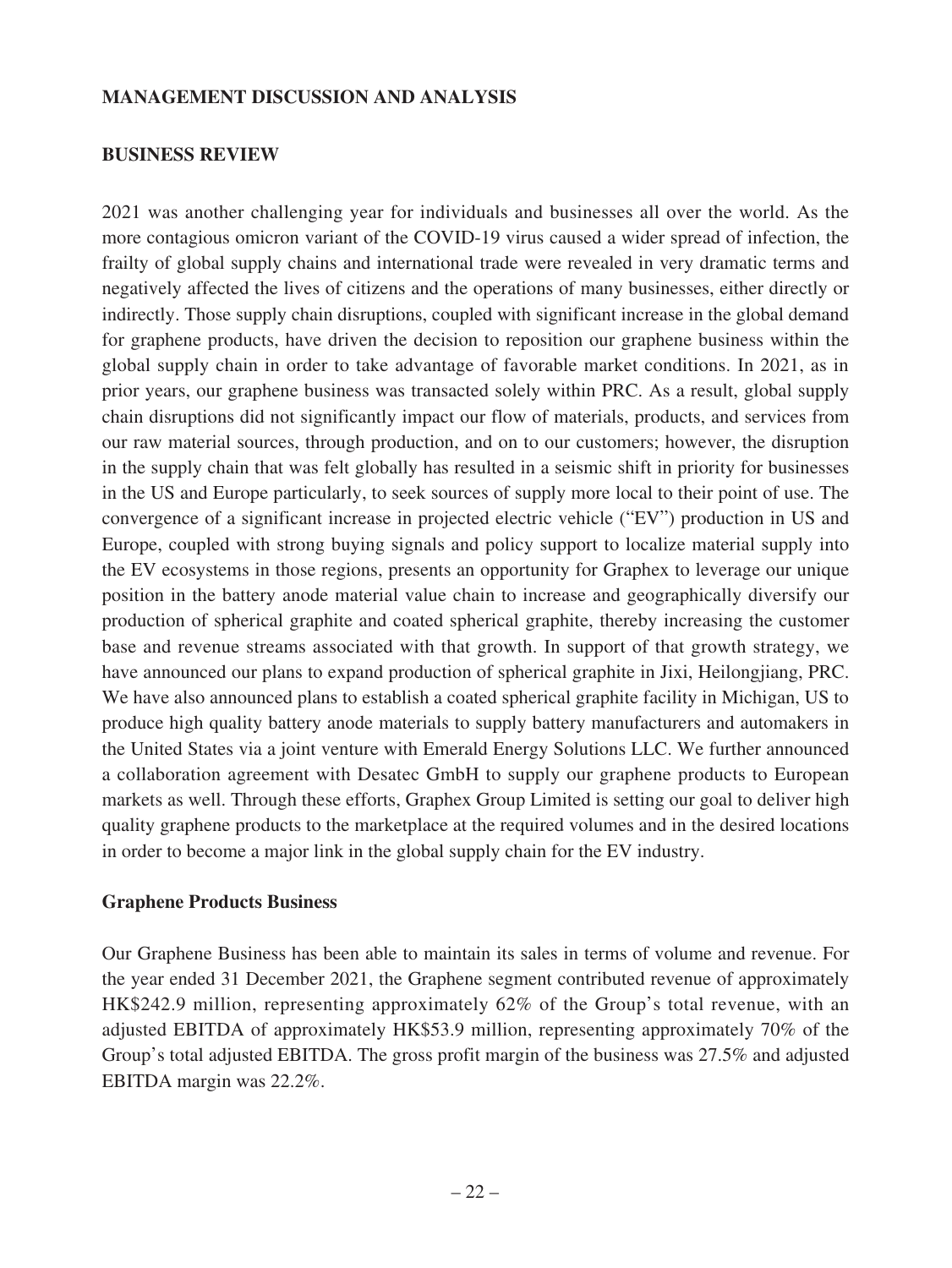For the year ended 31 December 2021, our total output of spherical graphite, our primary product, was 12,000 metric tons. This increase in output volume over prior years was the result of enhancements that were implemented in production methods and equipment. All of our sales in the year were domestic, which served us well given the global disruption in supply chains that affected almost every industry. Having said that, given the meteoric increases in production and sales of EVs that are being projected by experts and announced by automakers globally, we anticipate strong demand for EV battery materials including our products.

Graphite anode material comprises 20-30% of the typical lithium-ion battery used in EVs. As EV production increases domestically as well as globally, there is intense focus being placed by battery manufacturers, automakers, and even governments, on the need to localize supply of critical minerals such as graphite for EV battery production. Because we control the mid-stream deep processing of graphite from its flake graphite stage into specialized battery anode material suitable for use in EVs, our Group is uniquely positioned to grow revenues both domestically and globally by meeting the needs of the industry – high-volume, high-quality materials, produced consistently and delivered timely and locally. We have already obtained the export license for our products, giving us additional control over the supply chain and offering increased stability of supply to our customers.

### **Landscape Architecture Business**

For the year ended 31 December 2021, the Landscape Architecture segment contributed revenue of approximately HK\$130.1 million, representing approximately 33% of the Group's total revenue, with an adjusted EBITDA of approximately HK\$6.6 million, representing approximately 9% of the Group's total adjusted EBITDA. The Gross profit margin of the Landscape Architecture business was 50% and adjusted EBITDA margin was 5%.

The reduce in revenue mainly because of the slowdown in real estate development in China. We have exercised rigorous cost control on our business to sustain our operation while maintaining the quality of our production. Meanwhile, we shall continue to promote our initiative in Recharge Cities. We believe our promotion in the utilization of energy storage with clean energy production is a way to practice our ESG commitments.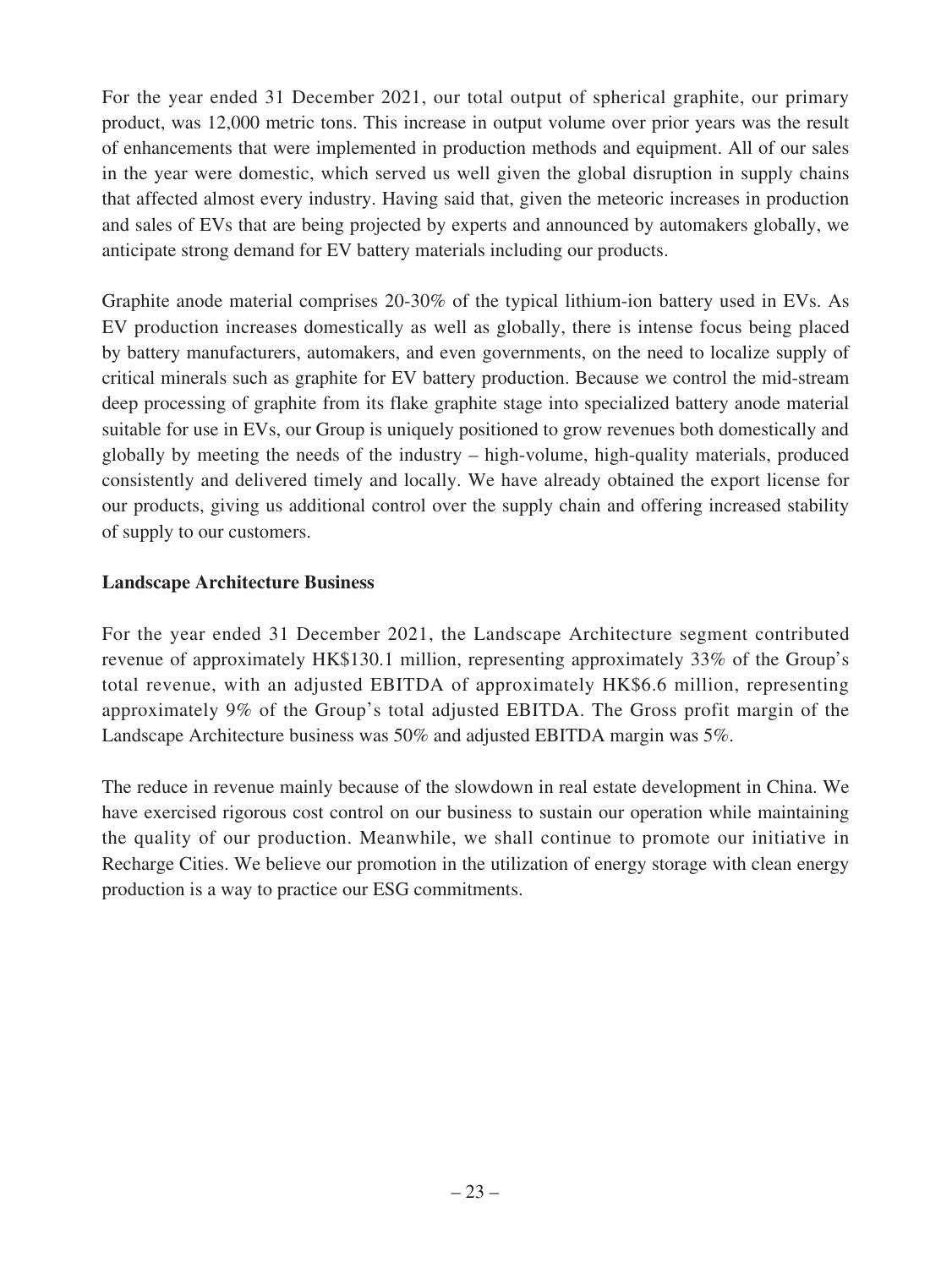The number of new contracts and contract sum entered by the Group during 2019 to 2021 are set out as follows:

| <b>Year ended 31 December</b> | No. of new contracts | <b>Contract sum</b><br>(HK\$'million) |
|-------------------------------|----------------------|---------------------------------------|
| 2021                          | 127                  | 143.5                                 |
| 2020                          | 140                  | 226.0                                 |
| 2019                          | 174                  | 195.8                                 |

### **Catering Business**

For the year ended 31 December 2021, the catering segment contributed revenue of approximately HK\$18.0 million, representing approximately 5% of the Group's total revenue. The drop in revenue of the Catering business is mainly due to the closure of restaurants in various locations in 2020 and 2021 due to COVID-19 pandemics. We expect COVID-19 pandemics will still be an unfavourable factor for catering business in 2022. With the end of the profit guarantee period in 2021 of Thai Gallery (HK) Limited, the revenue of catering business is not expected to have significant contributions to the Group's performance and financial position.

### **FINANCIAL REVIEW**

### **Revenue**

In line with the new direction of the Group, during the reporting period the Company exhibited strong growth, driven by the Graphene segment. The Graphene segment contributed revenue of approximately HK\$242.9 million to the Group, representing an increase of approximately 12.7%, compared with HK\$215.5 million for the year ended 31 December 2020. The Group's total revenue rose to approximately HK\$391.0 million, compared with HK\$388.9 million for the year ended 31 December 2020, representing year-on-year growth of approximately 0.6%.

### **Cost of sales**

Cost of sales increased to approximately HK\$242.7 million for the year ended 31 December 2021, representing an increase of approximately 4.7%, as compared with that of approximately HK\$231.8 million for the year ended 31 December 2020. Cost of sales mainly represented staff cost in respect of the landscape architecture business and cost of inventories in respect of the catering and Graphene business. The increase was generally in line with the increase in revenue derived from the Graphene segment.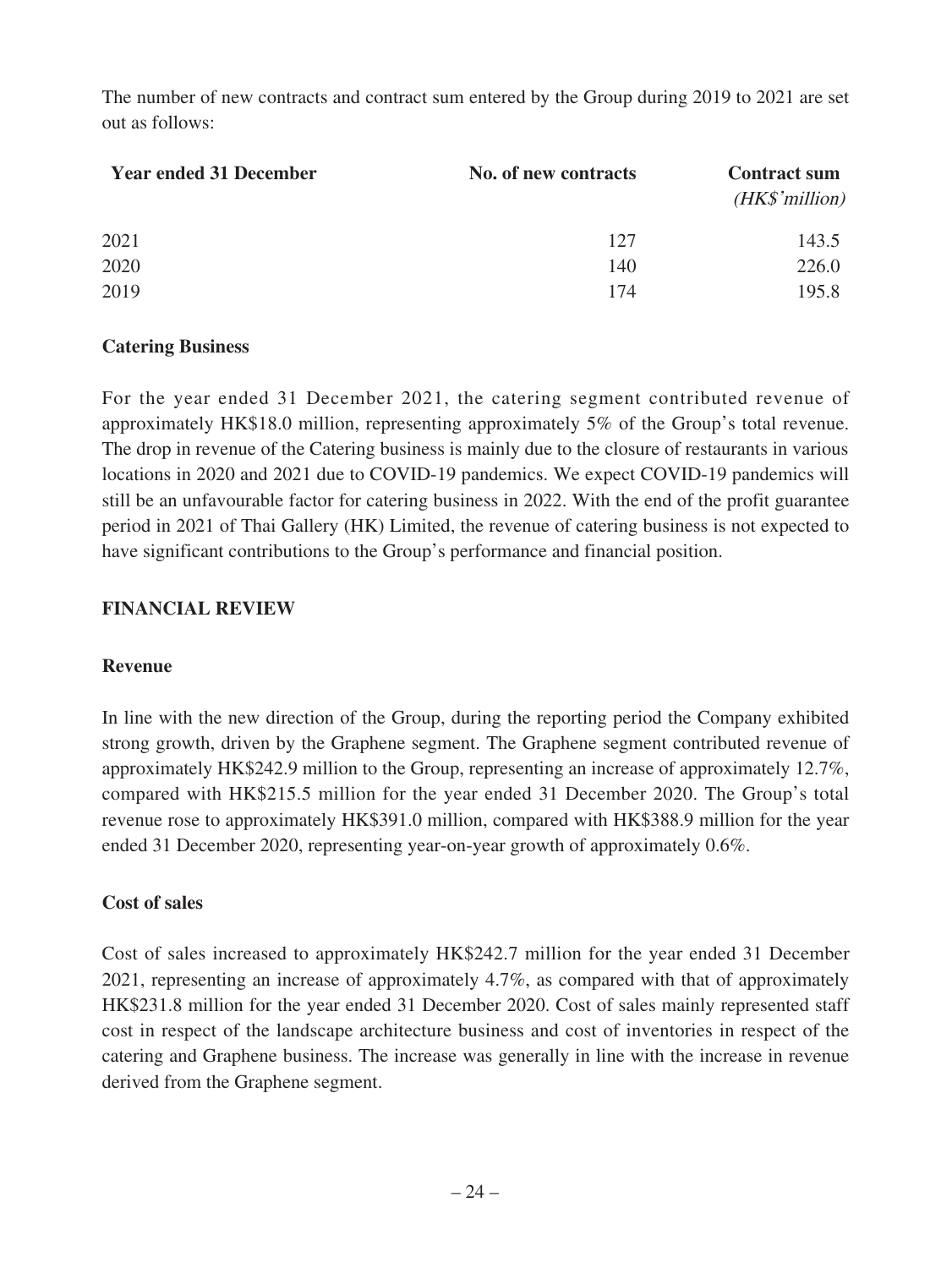### **Gross profit and gross profit margin**

Gross profit decreased to approximately HK\$148.3 million for the year ended 31 December 2021, representing a decrease of approximately 5.5%, as compared with that of approximately HK\$157.0 million for the year ended 31 December 2020.

Gross profit margin decreased by approximately 2.5 percentage points to approximately 37.9% for the year ended 31 December 2021, as compared with that of approximately 40.4% for the year ended 31 December 2020. The overall decrease in gross profit margin was due to increasing focus on Graphene segment, which had a relatively lower gross profit margin, and decrease in gross profit margin in the landscape architecture segment during the reporting year.

### **Selling, marketing and administrative expenses**

Selling, marketing and administrative expenses increased to approximately HK\$197.5 million for the year ended 31 December 2021, representing an increase of approximately 15.7%, as compared with that of approximately HK\$170.7 million for the same period in 2020. The increase was mainly due to (i) the increase in share-based payment expenses including share options granted and share awards to directors, employees and consultants in 2021 while no such share-based payment expenses in 2020; (ii) the increase in research and development cost for new graphene products, and (iii) increase in accounting and professional fees in relation to the proposed initial public offering in the United States.

### **Impairment loss on financial and contract assets**

It mainly represented impairment loss of trade receivables, contract assets, and other receivables. Such impairment loss decrease to approximately HK\$11.3 million for the year ended 31 December 2021, representing a decrease of approximately 50.6%, as compared with that of approximately HK\$23.0 million for the same period in 2020. The decrease mainly reflected the improving of the Group's collectability on financial and contract assets related to landscape architecture segment.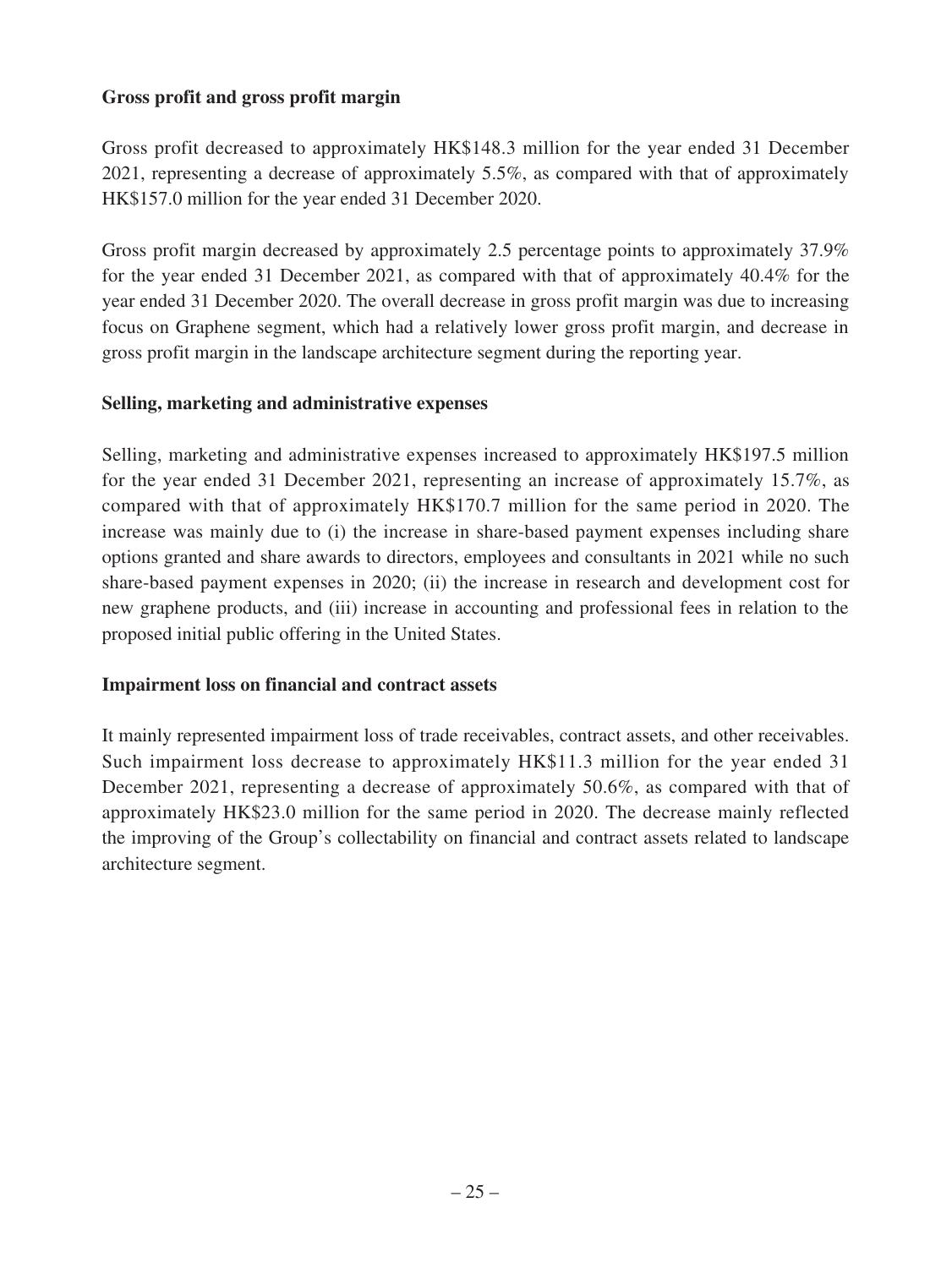### **Other impairment loss**

During the year ended 31 December 2021, the Group incurred the following impairment loss mainly on the catering segment, represented by Thai Gallery (HK) Limited, as a result of Covid-19 such that certain restaurants had to be ceased and/or downsized. The impairment loss on property, plant and equipment of approximately HK\$1.7 million and prepayments, deposits and other receivables of approximately HK\$1.8 million was mainly attributable to the cease of operations of restaurant in PRC, in July 2021.

| 2021                                                 | 2020            |
|------------------------------------------------------|-----------------|
| <b>HK\$'000</b>                                      | <b>HK\$'000</b> |
| 1,726<br>Property, plant and equipment               | 2,125           |
| 1,811<br>Prepayments, deposits and other receivables |                 |
| Goodwill                                             | 3,112           |
| Other intangible assets                              |                 |
| - Backlog contract                                   | 15,257          |
| - Brand names                                        | 4,790           |
| Fair value loss on financial assets at fair value    |                 |
| through profit or loss                               | 1,201           |
| 3,537                                                | 26,485          |

### **Gain on extension of promissory note**

On 9 December 2021, the Group and the promissory note holder entered into an agreement to extend the maturity date of the promissory note from 6 August 2023 to 6 August 2026. A gain on extension of promissory note of approximately HK\$51,435,000 is recognised in profit or loss for the year ended 31 December 2021.

### **Net loss**

As a result of the foregoing, the loss attributable to owners of the parent was approximately HK\$53.5 million for the year ended 31 December 2021, as compared with loss attributable to owners of the parent of approximately HK\$91.7 million for the year ended 31 December 2020.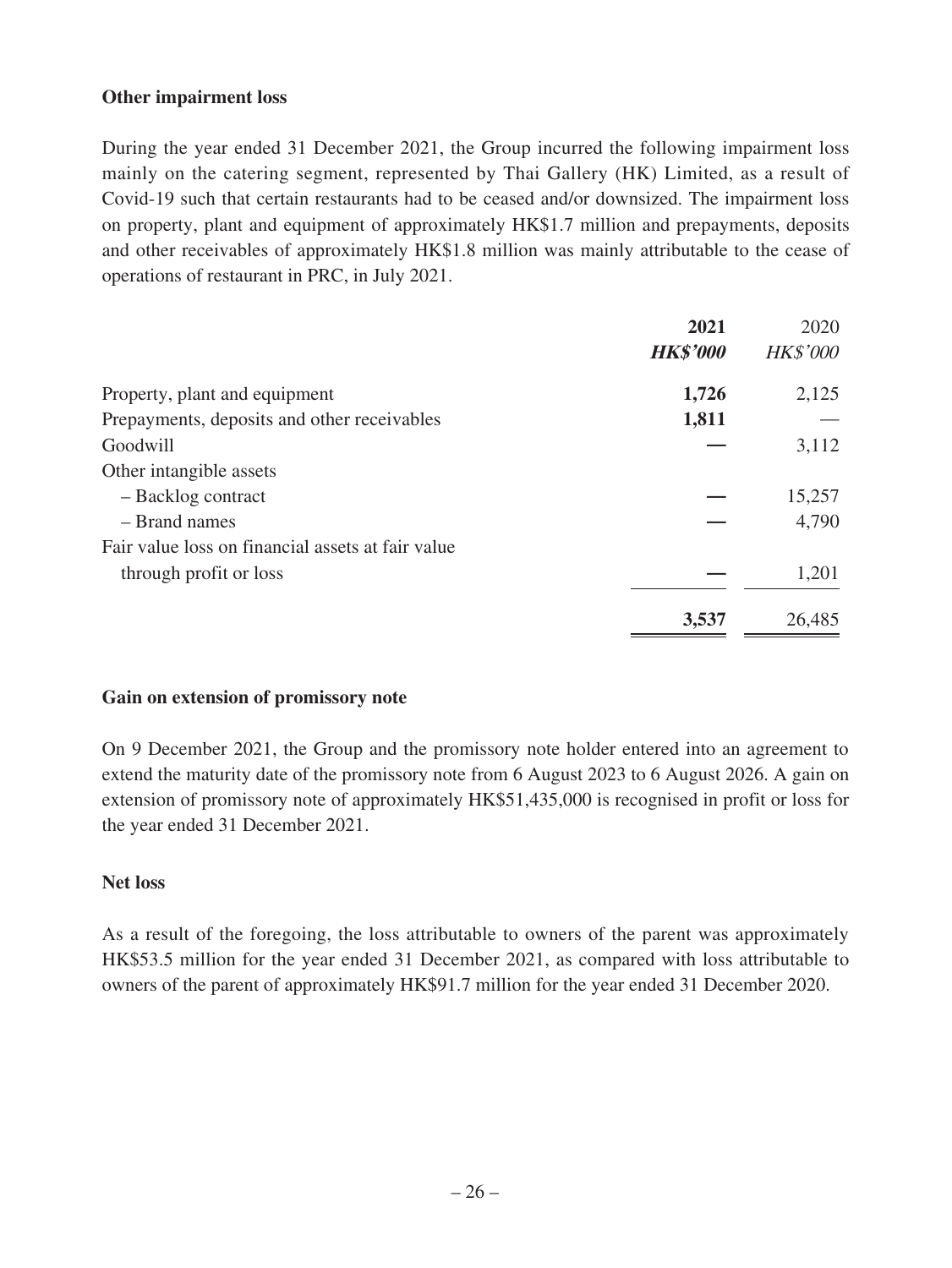### **Liquidity, financial resources and gearing**

The Group's objectives for capital management are to safeguard the Group's ability to continue as a going concern in order to maintain an optimal capital structure and reduce the cost of capital, while maximising the return to shareholders through improving the debt and equity balance.

|                            | As at           | As at           |
|----------------------------|-----------------|-----------------|
|                            | 31 December     | 31 December     |
|                            | 2021            | 2020            |
|                            | <b>HK\$'000</b> | <b>HK\$'000</b> |
| Current assets             | 306,488         | 262,506         |
| <b>Current liabilities</b> | 373,865         | 316,940         |
| Current ratio              | 0.8x            | 0.8x            |

The current ratio of the Group at 31 December 2021 was approximately 0.8 times as compared to that of approximately 0.8 time at 31 December 2020.

At 31 December 2021, the Group had a total cash and bank balances of approximately HK\$30.2 million (31 December 2020: HK\$37.7 million). The cash and bank balances were mainly held in HKD and RMB.

At 31 December 2021, the Group's gearing ratio was approximately 245.9% (represented by total interest-bearing other borrowings, convertible notes and promissory note at the end of the period divided by total equity at the end of the respective period multiplied by 100%) (31 December 2020: 324.4%).

At 31 December 2021, the capital structure of the Company mainly comprised issued ordinary shares and debt securities. As of 31 December 2021, the Company had outstanding issued bonds of approximately HK\$158.2 million, issued promissory notes of approximately HK\$264.7 million, convertible notes of HK\$23.6 million and 509,116,921 shares ordinary shares in issue.

### **Contingent liabilities**

The Group had no significant contingent liabilities as at 31 December 2021.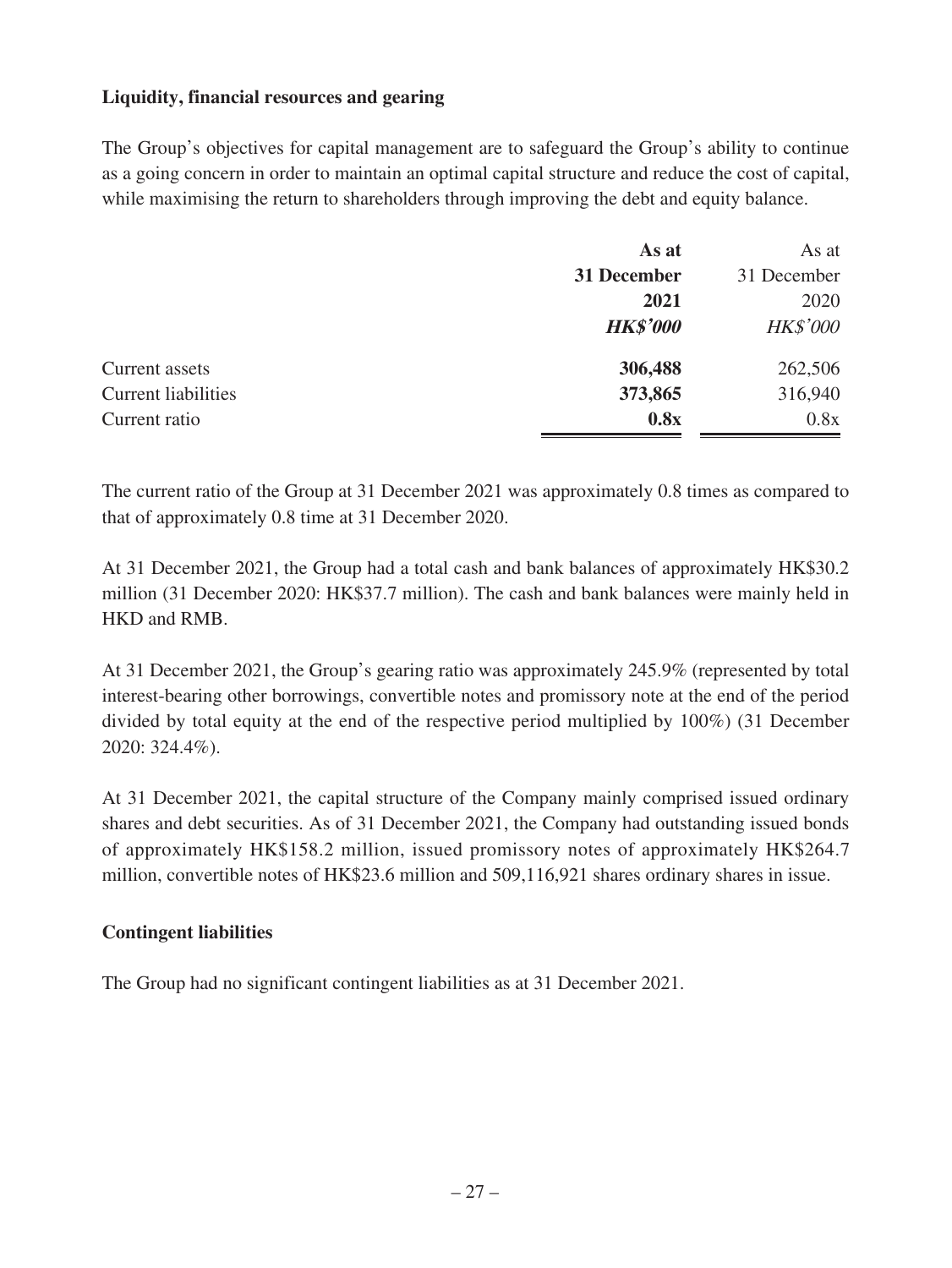### **Pledge of assets**

On 19 January 2021, Think High Global Limited, an indirect wholly-owned subsidiary of the Company established under the laws of the British Virgin Islands, which directly holds 100% of the equity interest of the graphene products business was charged in favour of Lexinter International Inc., a corporation incorporated under the laws of the Province of Ontario which is wholly owned by Jeffrey Abramovitz, an individual carrying Canadian nationality, who shall subscribe the convertible notes and warrants issued by the Company in the aggregate principal amount of US\$15,000,000 pursuant to the subscription agreement and supplemental agreement entered into on 19 January 2021 and 24 May 2021 respectively.

More details of the pledge were set out in the announcements of the Company dated 19 January 2021 and 24 May 2021, and circular of the Company dated 30 June 2021.

### **Capital commitment**

The Group had no significant capital commitment as of 31 December 2021.

#### **Foreign exchange exposure**

The Group mainly operates and invests in Hong Kong and the PRC but most of the transactions are denominated and settled in HKD and RMB. No significant foreign currency risk has been identified for the financial assets in the PRC as they were basically denominated in a currency same as the functional currencies of the group entities to which these transactions relate. Nevertheless, the Directors will closely monitor the Group's foreign currency position and consider natural hedge technique to manage its foreign currency exposures by non-financial methods, managing the transaction currency, leading and lagging payments, receivable management, etc. Save for meeting working capital needs, the Group only holds minimum foreign currency.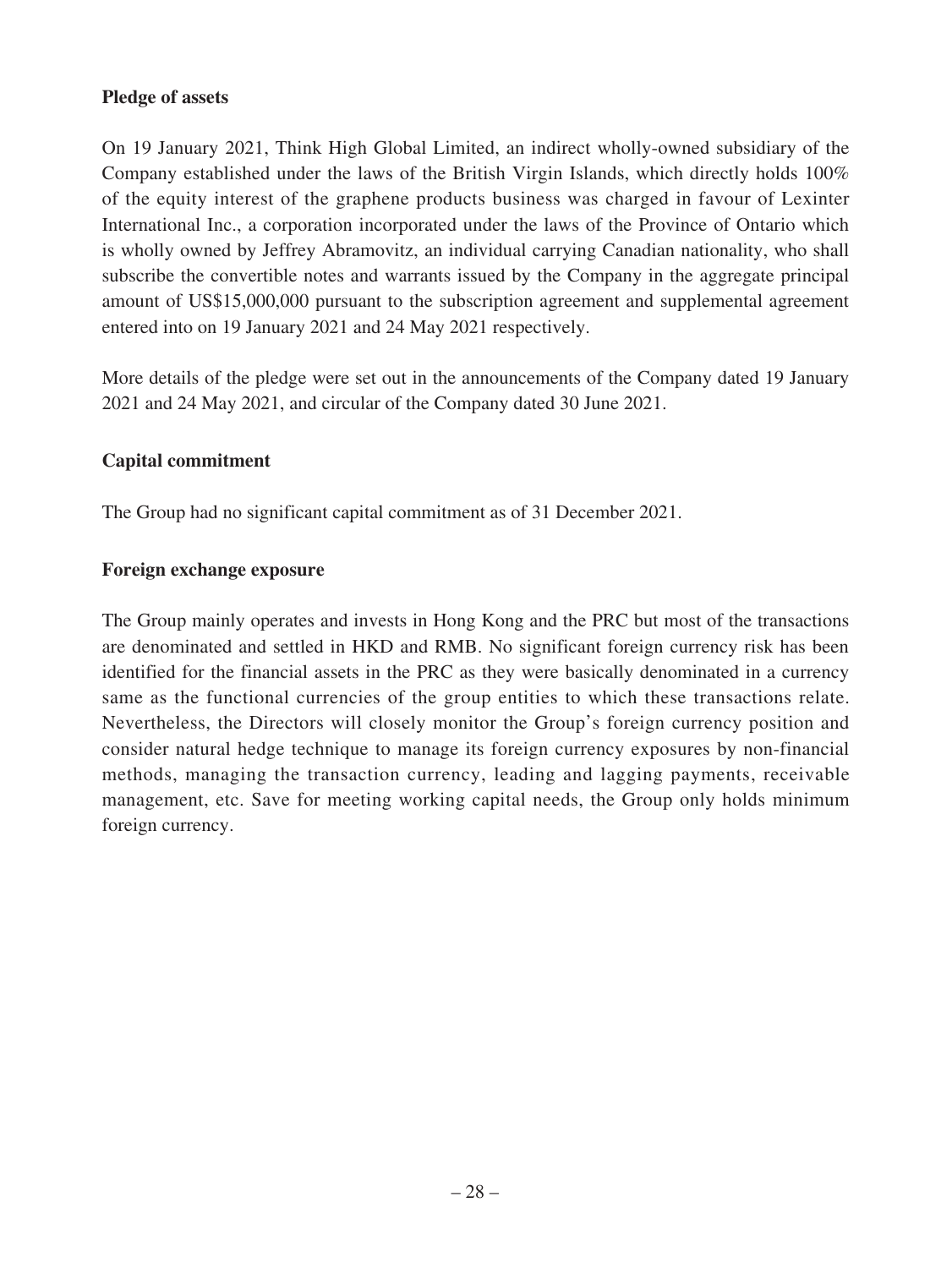### **Human resources and employees' remuneration**

As at 31 December 2021, the Group had around 489 employees. Employees are remunerated according to nature of the job, market trend and individual performance. Employee bonus is distributable based on the performance of the respective subsidiaries and the employees concerned.

The Group offers competitive remuneration and benefit package to employees. Employee benefits include mandatory provident fund, employee pension schemes in the PRC, contributions to social security system, medical coverage, insurance, training and development programs.

A share option scheme (the "Share Option Scheme") was adopted by the Company on 3 June 2014 and became effective on 25 June 2014. During the year ended 31 December 2021, there was 25,500,000 share options granted (2020: nil) under the Share Option Scheme.

On 21 August 2014, the Company has adopted one share award scheme (the "Share Award Scheme"). The principal objectives of the Share Award Scheme are (i) to recognise the contributions by employees and to provide them with incentives in order to retain them for the continual operation and development of the Group; and (ii) to attract suitable personnel for further development of the Group. Details of the Share Award Scheme were set out in the announcements of the Company dated 21 August 2014, 5 January 2015 and 7 September 2015.

On 19 January 2021, Earthasia (International) Limited, an indirect wholly-owned subsidiary of the Company, also adopted a share award scheme (the "EIL Share Award Scheme"). The purposes and objectives of the EIL Share Award Scheme are to recognise the contributions made or to be made by certain participants and to provide them with incentives in order to retain them for the continual operation and development of the Earthasia (International) Limited group and to attract suitable personnel for further development of the Earthasia (International) Limited group. Details of the EIL Share Award Scheme were set out in the announcement of the Company dated 19 January 2021.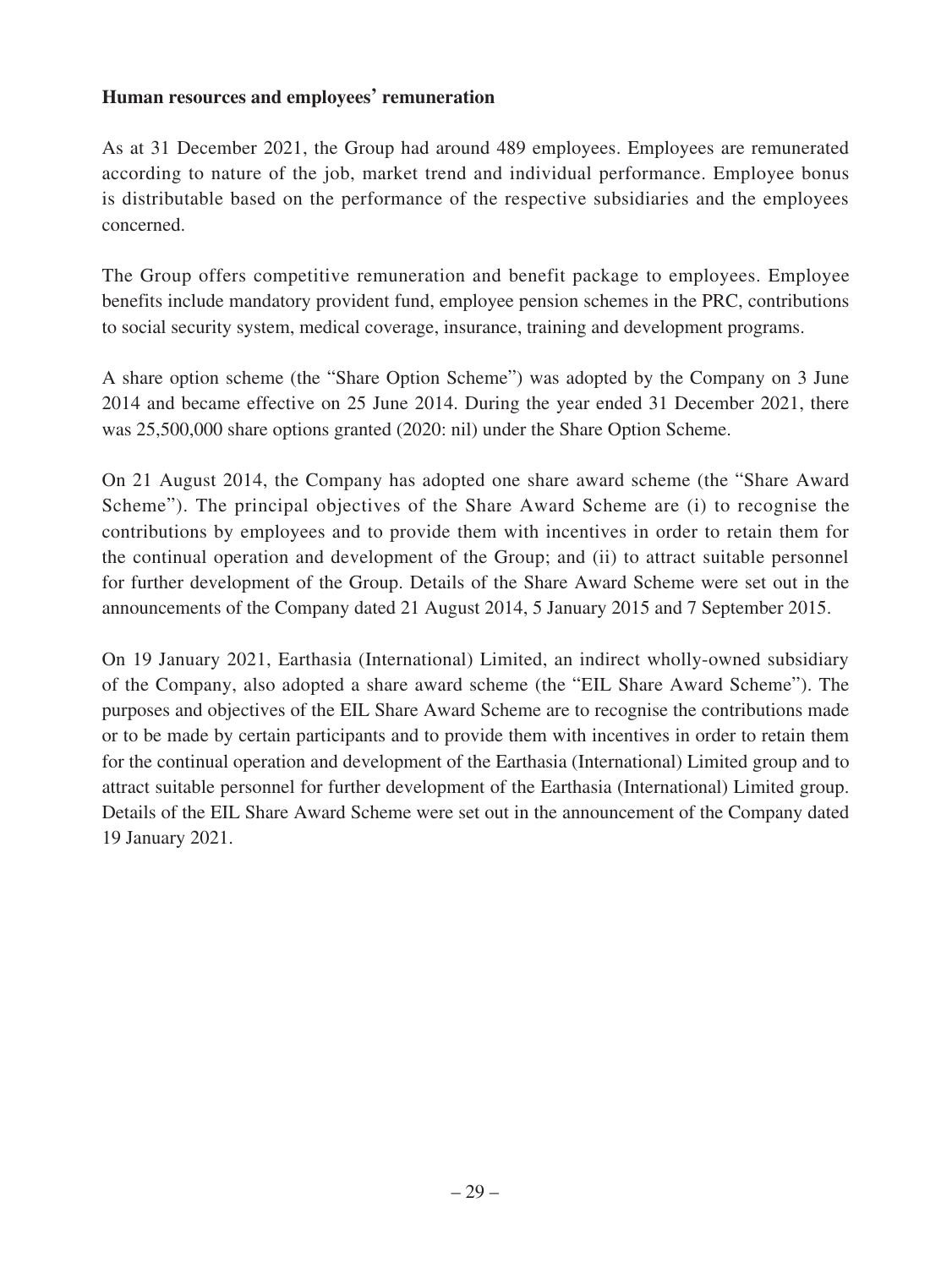### **EVENTS AFTER THE REPORTING PERIOD**

- (a) The Company received a deposit of US\$6,060,000 during the year ended 31 December 2021 from independent third parties and not a substantial shareholder for issuing convertible notes. The Group classified the deposit as other payable and accruals as at 31 December 2021. On 10 January 2022, the Company issued convertible notes in the principal amount of US\$6,910,000 due in 2024 which entitles the convertible note holder to convert into 82,338,461 conversion shares at the conversion price of HK\$0.65 per conversion share.
- (b) On 10 January 2022, the Company issued to the subscriber at the warrant purchase price of US\$1 for amount of US\$3,455,000 which entitle the warrant holder to subscribe for 41,194,230 new shares of the Company at the exercise price of HK\$0.65.
- (c) On 7 February 2022, a wholly-owned subsidiary of the Company entered into a memorandum of understanding with the joint venture partner in relation to the intention of forming the joint venture in Michigan, USA, for the development of Anode Material Processing Facilities in Michigan.
- (d) On 15 February 2022, the Company issued 2,384,615 new shares to an independent convertible note holder in the principal amount of US\$200,000 issued on 27 January 2022. Such conversion shares rank pari passu in all respect with all other existing shares in issue of the Company.
- (e) On 25 March 2022, the Company issued 323,657,534 preference shares to the promissory note holder for setting off against the Company's obligation to repay part of the extended promissory note, there was no cash proceeds from the issue of preference shares.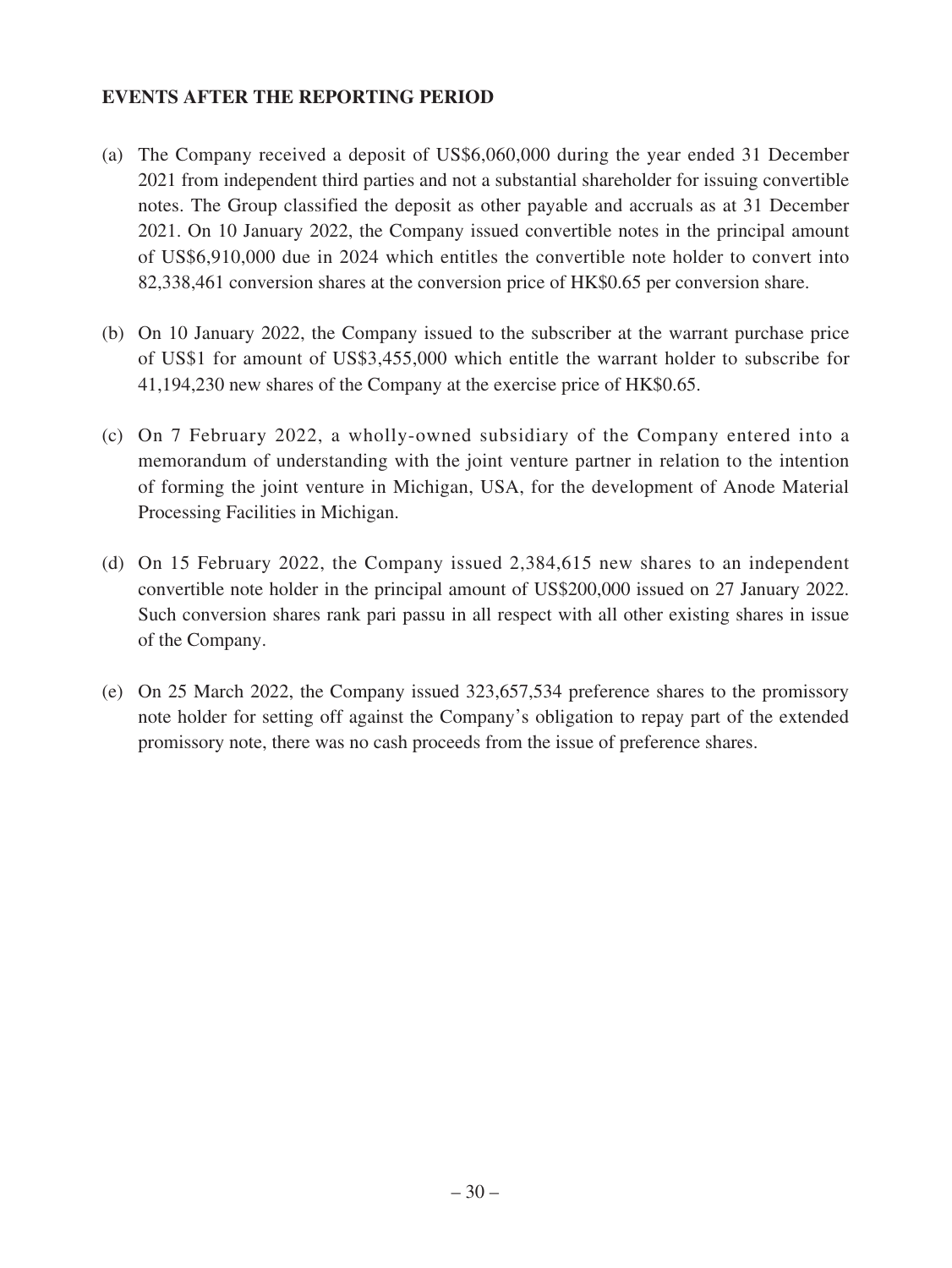### **PROSPECTS**

Many of the global challenges that we saw in 2021 will linger into 2022. Nonetheless, we are confident that we have made intelligent and informed adjustments and we have recognized opportunities for growth that, taken together, will set us on a right course to profitability and sustainability of the Group. The accelerated development of the global electric vehicle (EV) industry has been astonishing on many levels. The overall worldwide commitment to transition to electrified mobility has driven advancements in technology, production methods, and most relevantly for the Group – significant growth trajectory for the production of EVs for at least the next decade and beyond.

Since every EV requires a battery and every battery is comprised of 20-30% graphite, the projected rise in EV production creates parallel demand for graphite production. Sustained, increasing demand for critical materials such as graphite to support this explosive growth in EVs presents a strategic opportunity for the Graphene Division. Global growth in EV sales will certainly create increased demand domestically, and our plans to increase production at our Jixi, Heilongjiang, PRC facility will be supported by that demand and revenues are expected to increase commensurately.

The EV industry is experiencing significant worldwide expansion as well, with automakers and affiliated battery manufacturers announcing plans to construct new battery "gigafactories" throughout the US and Europe to manufacture the batteries for these unprecedented numbers of EVs. In rough terms, a 10 gigawatt-hour (GWh) factory will require 10,000 metric tons of the highest value form of graphite that we produce - coated purified spherical graphite. Now, with already announced gigafactories in the US of 188 GWh, the demand for spherical graphite in the US alone will be in the range of 1.88 million metric tons or, stated differently, over 4.1 billion pounds of spherical graphite. Europe shows even more aggressive projections for EV production over the next decade. The fact of the matter is that the electrification of mobility is accelerating and there will be no turning back to a situation where internal combustion sees a rebirth, nor is there an alternative mode of transportation anywhere on the horizon that is close to viability in the automobile sector.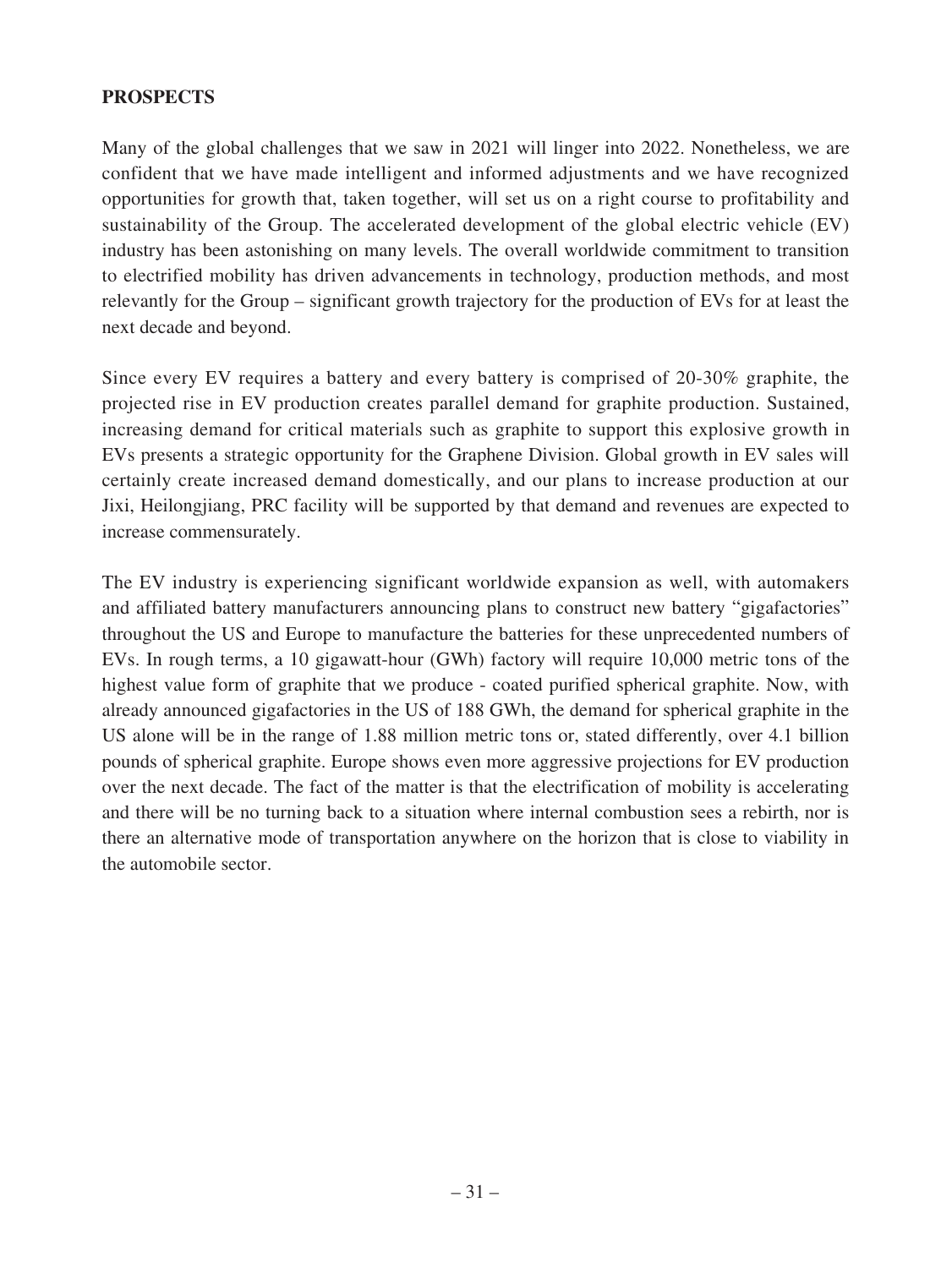The industry experienced a shortage in supply of spherical graphite in 2021 and such shortages will likely continue for a period of time, creating intense demand for our products. According to a report by Benchmark Mineral Intelligence, the demand for spherical graphite will be approximately 400,000 metric tons in 2022 and grow by over 3x to 1.25 million metric tons by 2026. We believe our expansion plans are well-timed and intelligently planned. Our expertise and long-term experience in the mass production of anode material is an essential element in the realization of our expansion plans. The EV battery industry is requiring high volumes of graphite anode material, produced at consistent quality, and as locally as possible. Our record of performance in producing quality materials at high volume, coupled with our strategy to construct facilities close to point of use, will set us apart from competitors and offer opportunities to grow market share. As part of the global supply chain within the EV industry, we recognize the huge opportunities available to us and we are moving intelligently to seize them. Our commencement in the expansion of the production capacity of our graphene products in China and the anode material production facility in the United States are of utmost importance for the Group's goal to be the top anode material manufacturer in the global supply chain of the EV industry. Securing our own export license for our products is another key step. These growth areas will be our focus in 2022 as we expand our reach, grow our brand, and deliver a high volume of high-value products into an accelerating market.

We have strived to create value for shareholders of the Group. We believe the Graphene Product business of the Group will thrive as we implement our expansion plans.

COVID-19 and the slowdown of the real estate market in China will continue to have impact on Landscape Architecture and Catering business. The Group will implement effective cost control and aggressive marketing plan to maintain both the revenue and profitability of both segments. For Catering business, we shall monitor the efficient operation in response to the China's directives during the pandemic by controlling the staff number vs operation hours to avoid negative cost impact. For Landscape Architecture business, we will continue to identify sources of government works and government owned developers which will be sources of reliable revenue while most of private real estate developer are in undesirable situation.

### **CORPORATE GOVERNANCE PRACTICES**

The Company is committed to achieving high standards of corporate governance to safeguard the interests of shareholders and to enhance corporate value and accountability. The Company acknowledges the important role of its Board in providing effective leadership and direction to its business, and ensuring transparency and accountability of its operations. In the opinion of the Directors, the Company has complied with the applicable code provisions as set out in the Corporate Governance Code (the "**CG Code**") contained in Appendix 14 to the Listing Rules during the reporting period ended 31 December 2021. The Company reviews its corporate governance practices regularly to ensure compliance with the CG Code.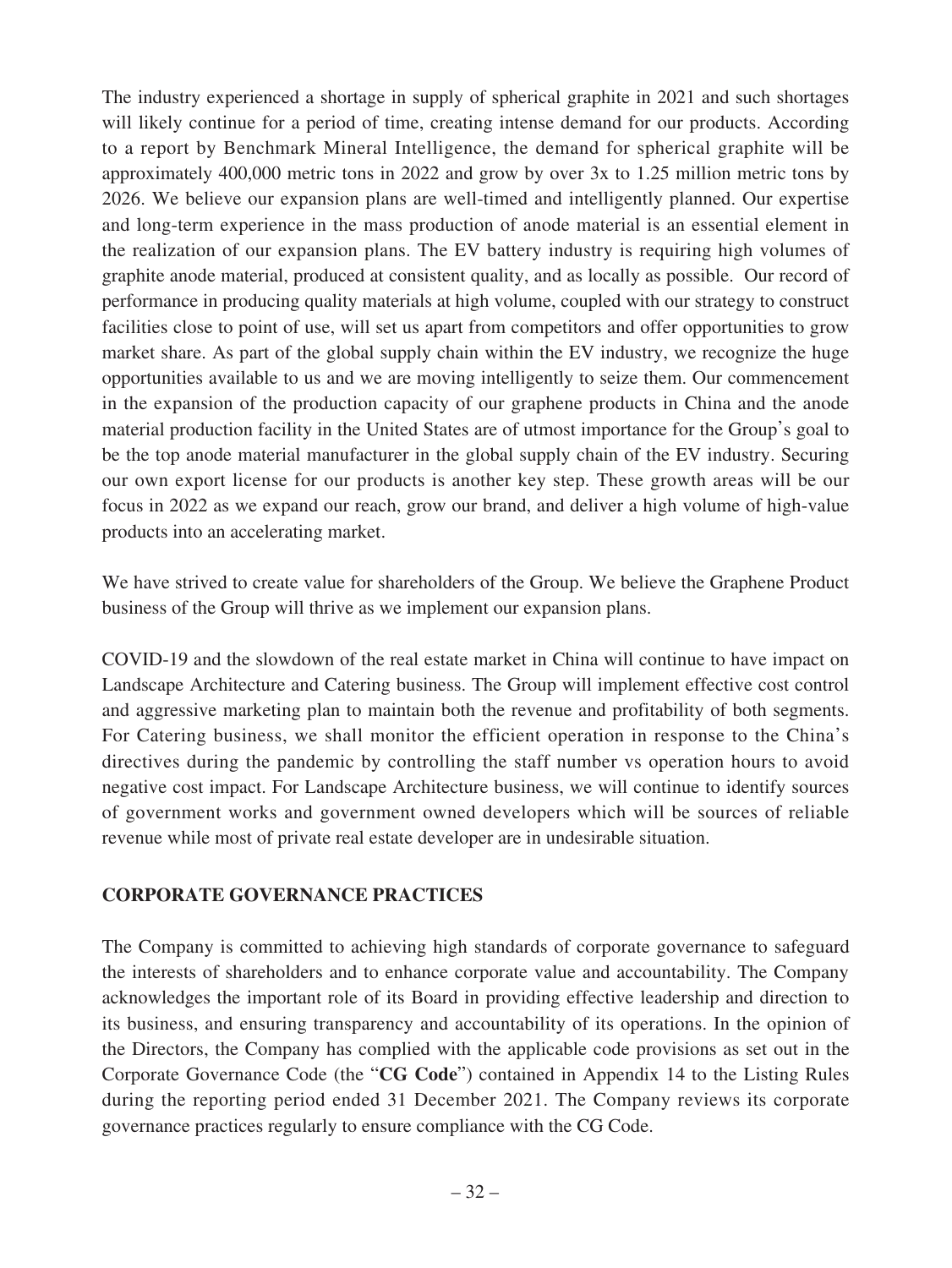# **COMPLIANCE WITH MODEL CODE FOR SECURITIES TRANSACTIONS BY DIRECTORS**

The Company has adopted the Model Code for Securities Transactions by Directors of Listed Issuers (the "**Model Code**") as set out in Appendix 10 of the Listing Rules as the code of conduct regarding securities transactions by the Directors of the Company. Having made specific enquiries to all Directors, all of them confirmed that they had complied with the required standards as set out in the Model Code during the year ended 31 December 2021.

# **PURCHASE, SALE OR REDEMPTION OF THE COMPANY'S LISTED SECURITIES**

During the year ended 31 December 2021, neither the Company nor any of its subsidiaries purchased, sold or redeemed any of the Company's listed securities.

# **FINAL DIVIDEND**

The Board does not recommend the payment of any final divided in respect for the year ended 31 December 2021.

# **REVIEW OF ANNUAL RESULTS**

The Group's annual results for the year ended 31 December 2021 have been reviewed by the audit committee of the Company, which was of the opinion that the preparation of such results complied with the applicable accounting standards and requirements as well as the Listing Rules and adequate disclosures have been made.

# **SCOPE OF WORK OF CROWE (HK) CPA LIMITED**

The figures in respect of the Group's consolidated statement of financial position, consolidated statement of profit or loss and other comprehensive income and the related notes thereto for the year ended 31 December 2021 as set out in the preliminary announcement have been agreed by the Company's auditors, Crowe (HK) CPA Limited, Certified Public Accountants ("**Crowe**"), to the amounts set out in the Group's draft consolidated financial statements for the year. The work performed by the Company's auditors in this respect did not constitute an assurance engagement in accordance with Hong Kong Standards on Auditing, Hong Kong Standards on Review Engagements or Hong Kong Standards on Assurance Engagements issued by the Hong Kong Institute of Certified Public Accountants and consequently no assurance has been expressed by the Company's auditors on the preliminary announcement.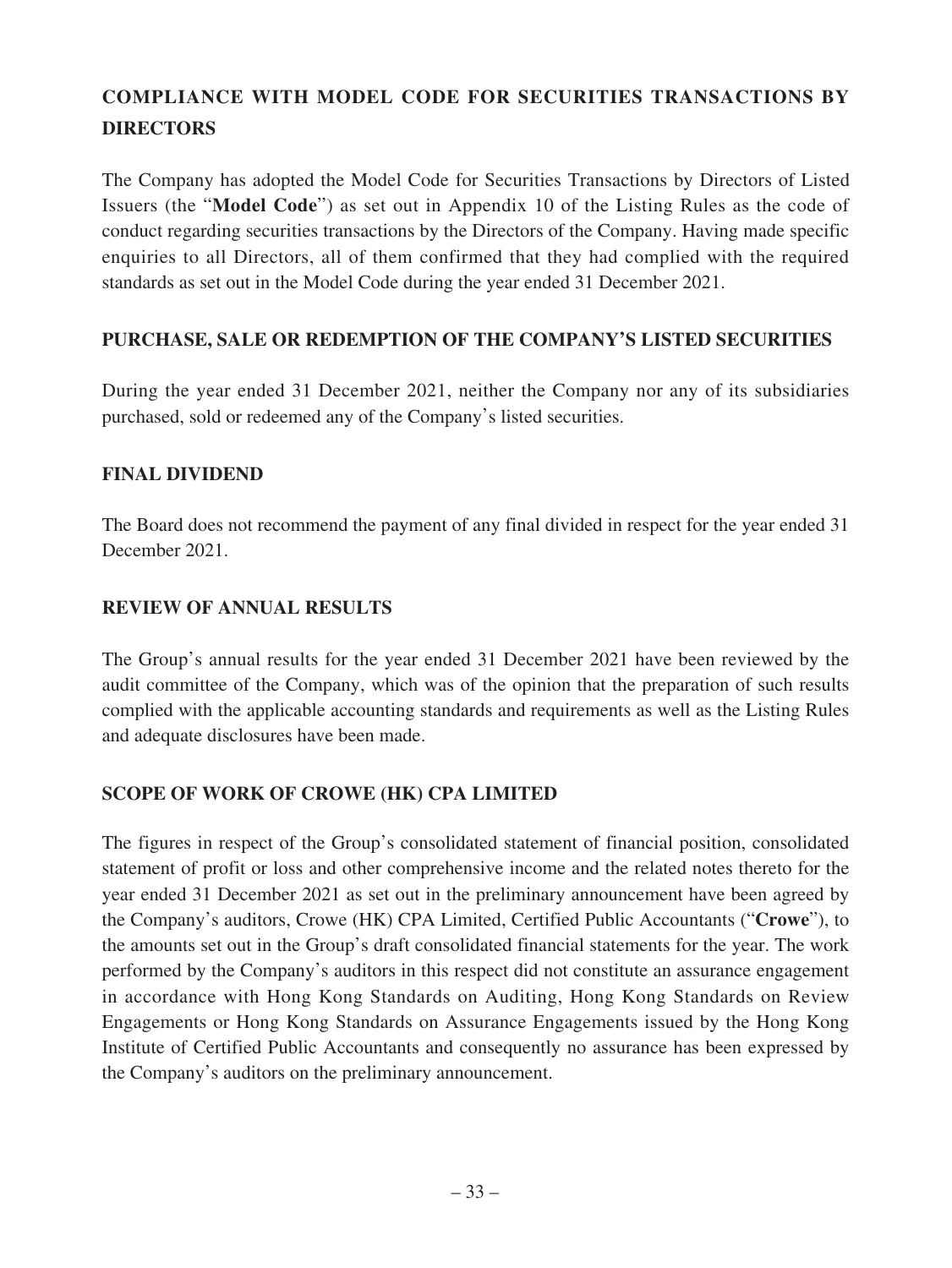# **EXTRACT OF THE AUDITOR'S REPORT**

The following is an extract of the independent auditor's report on the Group's consolidated financial statements for the year ended 31 December 2021.

# **OPINION**

We have audited the consolidated financial statements of Graphex Group Limited ("the Company") and its subsidiaries ("the Group"), which comprise the consolidated statement of financial position as at 31 December 2021, and the consolidated statement of profit or loss, the consolidated statement of comprehensive income, the consolidated statement of changes in equity and the consolidated statement of cash flows for the year then ended, and notes to the consolidated financial statements, including a summary of significant accounting policies.

In our opinion, the consolidated financial statements give a true and fair view of the consolidated financial position of the Group as at 31 December 2021, and of its consolidated financial performance and its consolidated cash flows for the year then ended in accordance with International Financial Reporting Standards ("IFRSs") issued by the International Accounting Standards Board ("IASB") and have been properly prepared in compliance with the disclosure requirements of the Hong Kong Companies Ordinance.

# **MATERIAL UNCERTAINTY RELATED TO GOING CONCERN**

During the year ended 31 December 2021, the Group incurred a loss attributable to owners of the parent of HK\$53,546,000 and, as at 31 December 2021, the Group's current liabilities exceeded its current assets by HK\$67,377,000. These conditions, along with other matters as set forth in note 2.1 to the consolidated financial statements, indicate the existence of a material uncertainty which may cast significant doubt on the Group's ability to continue as a going concern. Our opinion is not modified in this respect.

# **PUBLICATION OF ANNUAL REPORT**

This announcement is published on the website of the Stock Exchange at www.hkexnews.hk and on the website of the Company at www.graphexgroup.com. The annual report will be available on the above websites in due course.